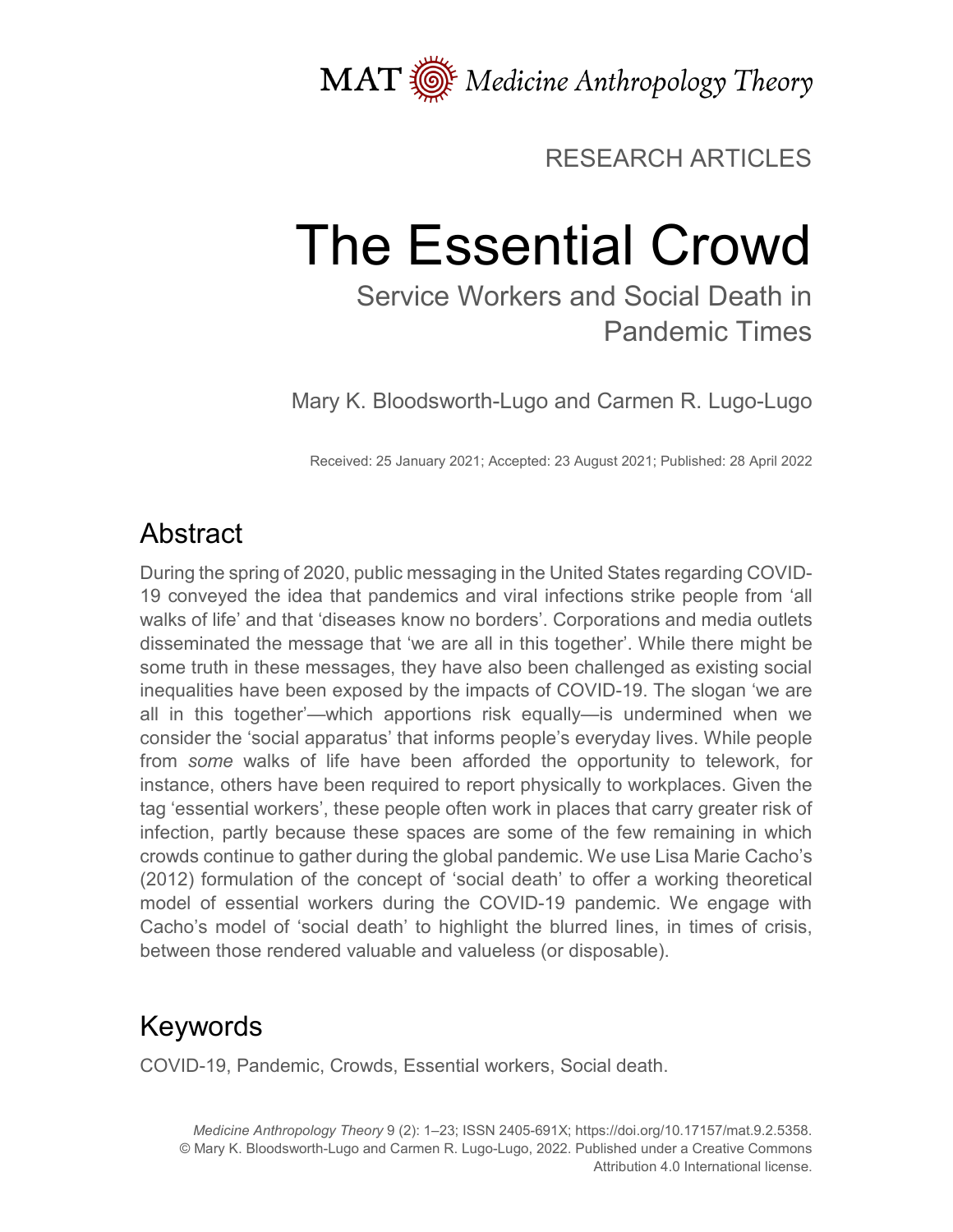'These essential workers are out there putting themselves at risk to allow the rest of us to socially distance. And they come from disadvantaged situations, they come from disadvantaged communities.'

> —Beth Bell, Global Health Expert, University of Washington (quoted in Branswell 2020).

'When there is noise and crowds, there is trouble.'

—Dejan Stojanovic, *The Shape* (2000).

'As soon as a man has surrendered himself to the crowd, he ceases to fear its touch. Ideally, all are equal there; no distinctions count.'

—Elias Canetti, *Crowds and Power* (1984).

#### **Introduction**

During the spring of 2020, as the COVID-19 pandemic hit and developed in the United States, public messaging about the situation—including U.S. presidential discourse—conveyed the idea that pandemics and viral infections strike people from 'all walks of life' (or, as Canetti phrases it above, 'no distinctions count') and, further, that 'diseases know no borders'. Corporations and media outlets disseminated the message that 'we are all in this together'. While some truth might reside in these messages, they have also been challenged as the impacts of COVID-19 have become clearer, exposing existing social inequalities. In fact, the slogan 'we are all in this together'—which apportions risk equally—is undermined when we consider the social and economic apparatus that informs people's everyday lives. While those from *some* socioeconomic backgrounds have been afforded the relative safety of teleworking, for instance, others, collected under the banner of 'essential workers', have been required to report to workplaces, some of them places of mass gathering.

The tag 'essential workers' encompasses a wide array of professions and jobs, and this breadth of category can serve to obscure the reality that many essential workers must report to workplaces which carry considerable risk of infection. This is partly because the spaces in which many essential workers perform their jobs contain some of the few remaining and sanctioned crowds within the unfolding global pandemic. That is to say, people performing certain jobs have been obligated to tend to the public face-to-face (within crowded spaces) or labour together in confined places (forming crowds themselves) under the banner of 'essential' activities. As we discuss below, in many instances this labour has taken place under less-than-ideal working conditions, in defiance of safety guidelines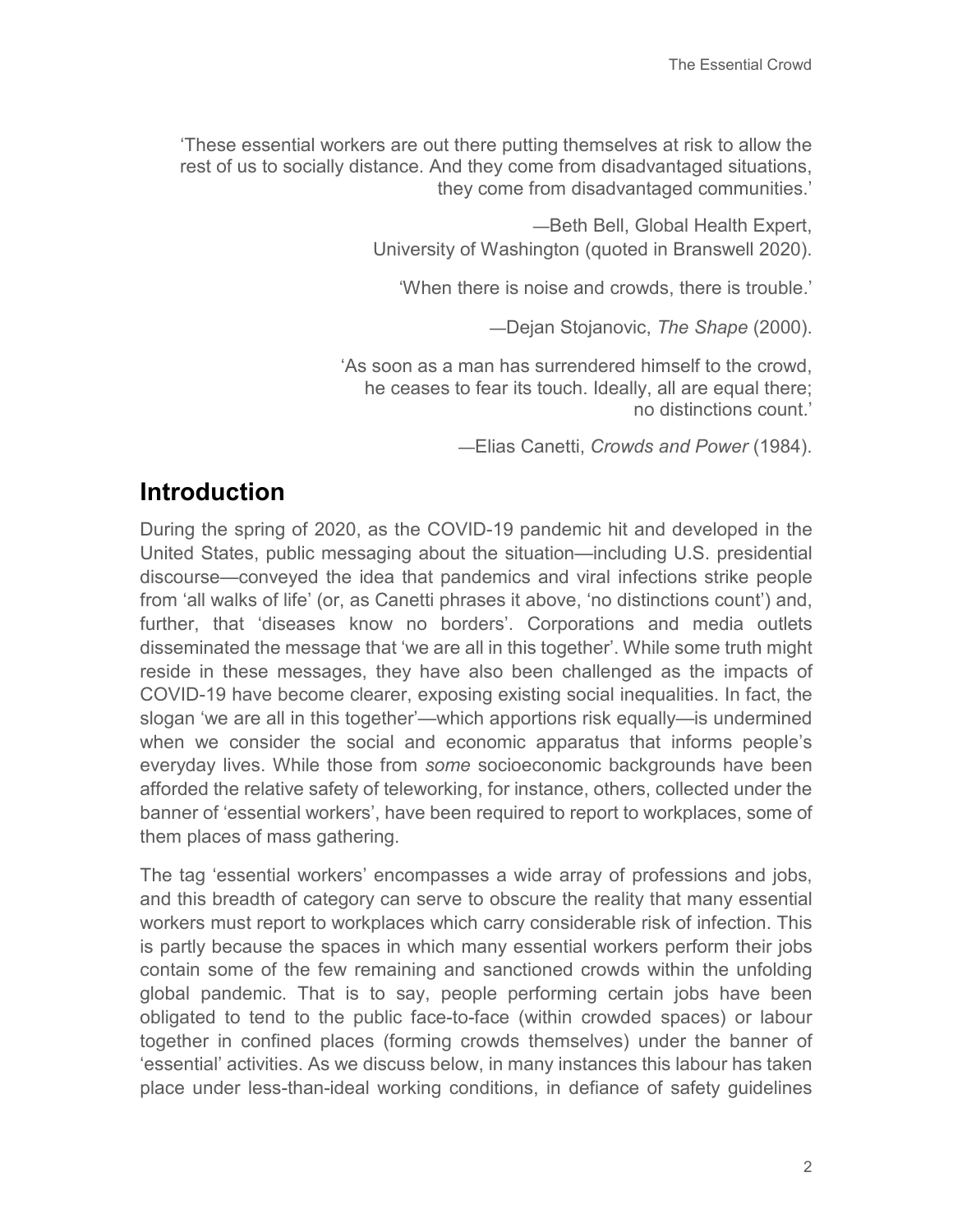relating to crowds and social distancing. This becomes more gruesome when we realise that although the term 'essential worker' includes doctors, nurses, and other medical and professional personnel (that is, those who are arguably trained to operate during a pandemic), a large proportion of those falling into the essential worker category are some of the most grossly underpaid and unprotected workers within our economic structure. For us this raises the question: essential to whom and essential for what?

Unlike Canetti's (1984) notion of a free-forming, organic crowd where a 'man' surrenders himself and where 'all are equal', the 'essential worker' category is manufactured and shaped by the economic forces and structures that summon its labour. This category has also been defined and formed by political motivation. For instance, in August 2020 the White House formally declared teachers to be essential workers 'as part of their efforts to encourage schools around the country to reopen for in-person learning' (Westwood 2020). Prior to this, teachers had not been considered, named or counted as essential workers.

Taking this into account, other questions emerge when trying to conceptualise essential workers as forming a crowd and being within it. These include: What happens when a category of workers is summoned and forced together during a global pandemic? What happens when a worker is unable to avoid the crowd at a time when crowded spaces can be lethal? And what happens when hundreds of thousands of people are forced to labour as part of the lethal crowd? We can invoke Stojanovic's (2000) insight here that where there is noise and crowds, there is trouble. This has become a haunting truth as the pandemic continues to unfold; according to figures from the Economic Policy Institute, the essential crowd in the US numbers over 55 million workers (McNicholas and Poydock 2020).

In this article, we use Lisa Marie Cacho's (2012) formulation of the concept of 'social death' to offer a working theoretical model of essential (crowd) workers as well as of the concept of social death in the United States during the COVID-19 pandemic. We use four specific, paired examples of essential workers operating during the early months of the pandemic and primarily consider those working in food processing plants and canneries, agricultural fields, warehouses, and grocery stores. Why these groups in particular? According to the U.S. Centers for Disease Control and Prevention (CDC), 'people from some racial and ethnic minority groups are disproportionately represented in essential work settings such as healthcare facilities, farms, factories, grocery stores, and public transportation'; they add that 'some people who work in these settings have more chances to be exposed to the virus that causes COVID-19 due to several factors, such as close contact with the public or other workers, not being able to work from home, and not having paid sick days' (CDC 2020). We use these examples of essential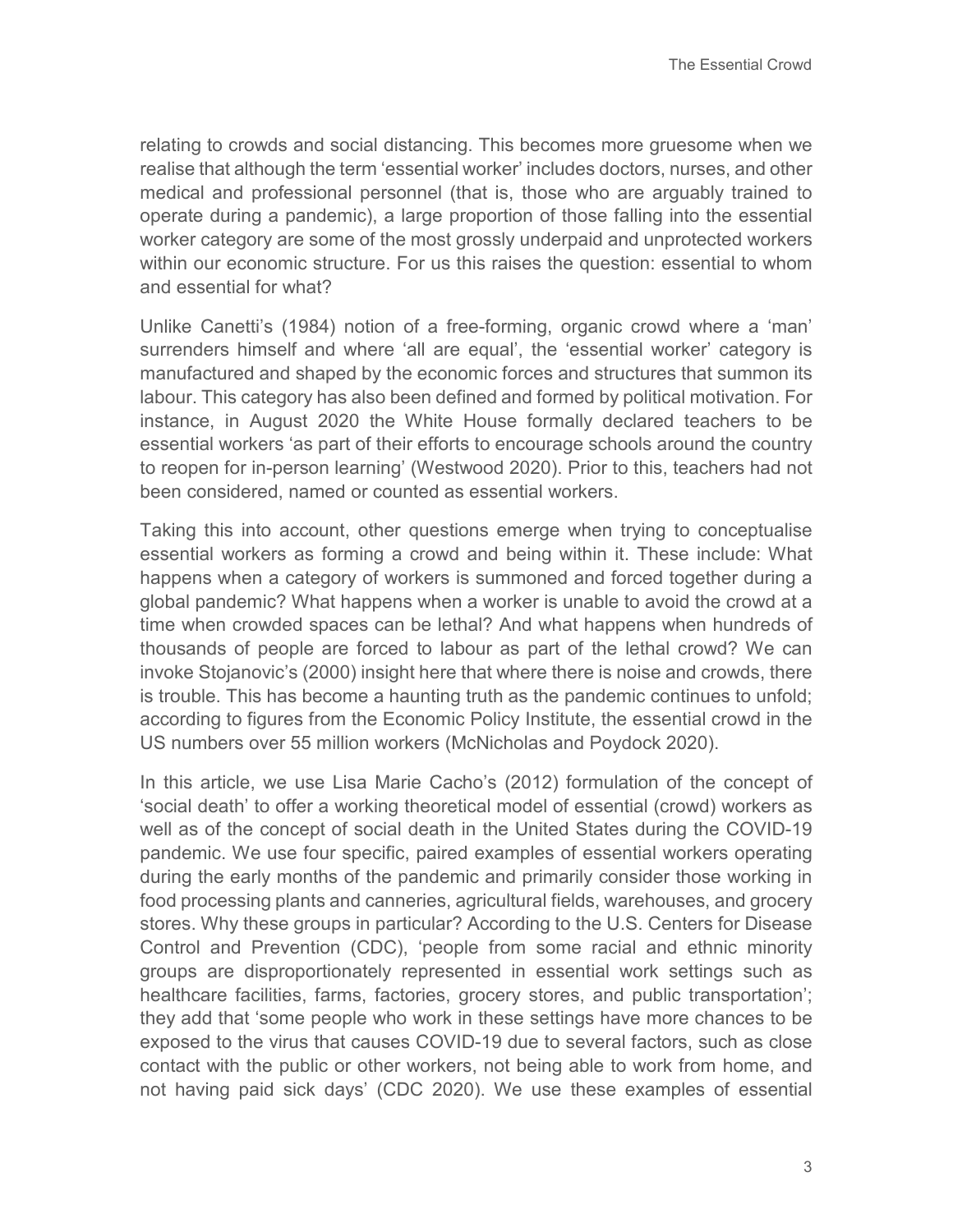workers to illustrate and expand the concept of social death as we see it having taken place in 2020 during the COVID-19 pandemic. Before we delve into that discussion, we would like to expand on the concept of the essential worker crowd.

#### **The essential worker crowd**

Our aim in this article is to offer a theoretical analysis of the potential material consequences of State-sponsored rhetorical strategies vis-à-vis a subsection of workers deemed essential in the United States at the beginning of the COVID-19 pandemic. From the start of the pandemic and during the multiple state-mandated lockdowns enacted in the United States, those considered to be essential workers were part of national discourse and State rhetoric. However, as discussed above, the term has been difficult to discuss and analyse, given the vast differences among the people who are included in the category. As Deepa Das Acevedo conveys, '[t]he single most important consequence of being deemed "essential" is that a worker enjoys the ability—or suffers the obligation—to continue working' (2020, 2). This point is even more striking given that in April 2020 the unemployment rate in the United States reached 14.8 per cent—an unprecedented peak since data collection began in 1948 (Falk et al. 2021).

For the purposes of this article, we focus on a specific subsection of workers included within the category 'essential worker', and we refer to this subsection as the 'essential crowd'. These workers share the following features and circumstances: they were allowed or required to work during lockdowns; their work was required to enable the rest of the social/economic system and infrastructure to continue operating; they often lacked access to adequate protection while labouring; and they were bound by economic necessity. Excluded from this are the subsections of essential workers exposed to the dangers of the pandemic by the moral imperatives involved within their work. For instance, medical professionals such as doctors, nurses, lab technicians, and first responders have an ethical imperative to provide care; those working in technology—such as IT and media workers—have a commitment to provide the public with information; and those working in the law are sworn to keep the justice system functioning. We continue the position of Das Acevedo, who maintains that although the safety of healthcare workers (to which we would add those in fields of technology and law) has been more or less protected, other essential workers have been left largely 'vulnerable to their employers' determinations regarding adequate personal protective equipment and social distancing measures' (2020, 2). Das Acevedo continues, 'In the United States more than in any other highly developed nation, one both works to live and works to have something to live for' (idem, 5). This juxtaposition becomes especially ironic when workers are required to work during a deadly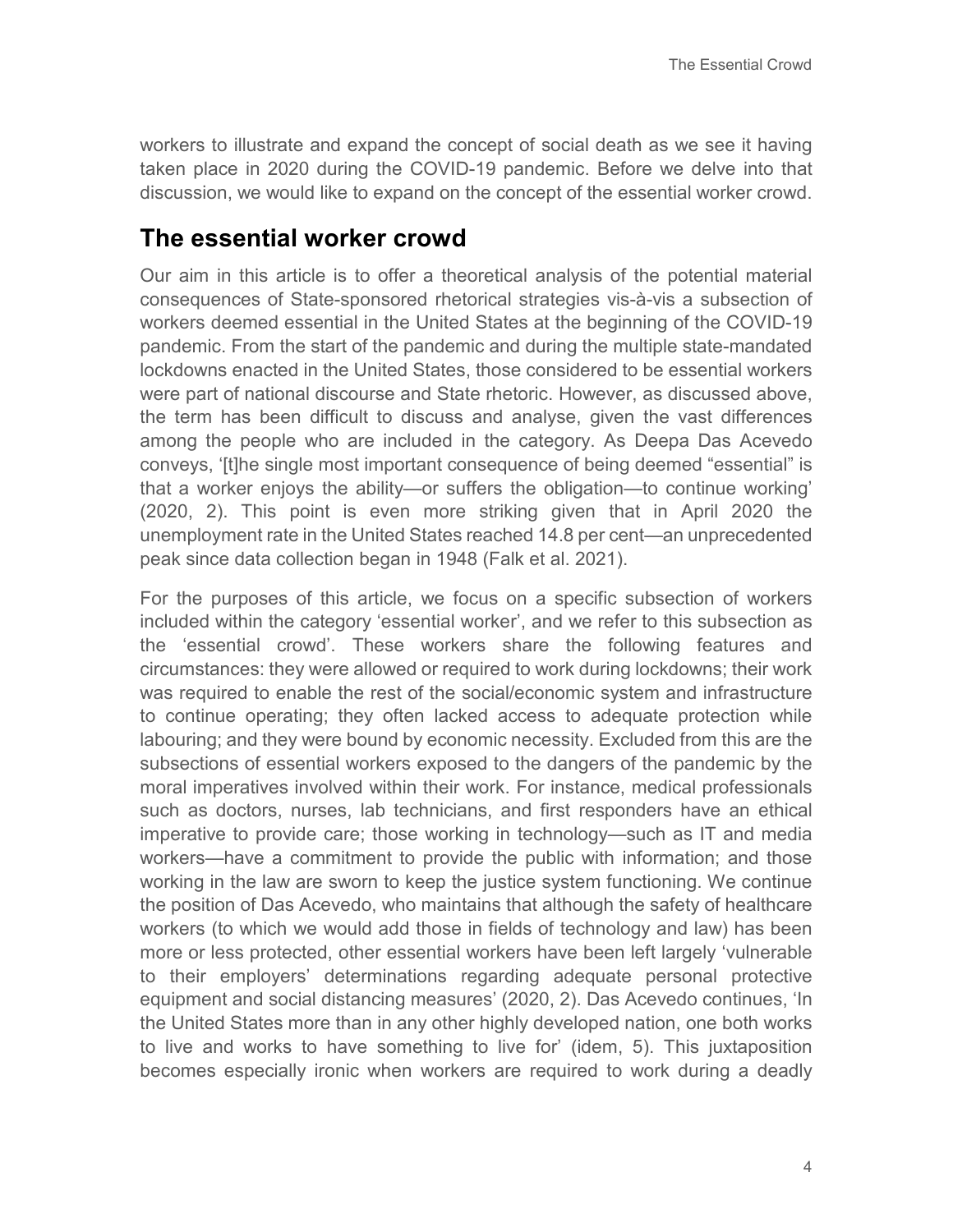pandemic, for it is within this very context that the nature of the concepts 'to live' and 'to live for' are brought into question.

There are two other groups that we do not address in this article: non-essential workers working from home and workers who have lost their jobs because of the pandemic. Although each of these groups is worthy of discussion, we focus here on the essential workers that must routinely leave home—a presumed place of safety. As McCormack et al. put forward, regardless of the fact that 'the label [essential worker] reflects society's needs', this 'does not mean that society has compensated those workers for additional risks incurred on the job during the current pandemic' (2020, 388). Das Acevedo (2020) addresses the fact that while essential labour is not a new concept, during the COVID-19 pandemic the 'for whom' shifted from 'essential for the employer' to 'essential to society'. Missing from both conceptions of essential labour, according to Das Acevedo, is that from the worker's point of view the labour is always essential. That is, work is essential to workers' livelihoods and well-being. She explains that: 'Essential labor replicates and exacerbates an attitude that has always been central to American work law: the idea that work should be measured, classified, regulated, and renumerated according to how much it benefits someone other than the worker' (2020, 6). Das Acevedo points out that early in the pandemic it was made to seem that new ways of thinking about work would arise, with 'essential labour' emerging as 'a seemingly disruptive concept'; however, 'popular discourse and relevant law came to define essential labor as labor that is essential to *society*' (ibid.). In so doing, the worker remained unprioritised.

In light of this insight we can add to our discussion of what transforms essential workers into crowds. Scholarly literature concerning crowds usually assumes that they come together or are put together coherently—with some exceptions, riots being the most notable (Surowiecki 2005, XIX). James Surowiecki takes this point further by claiming that there is wisdom in crowds, for a crowd's 'collective verdict' contains 'so much information' (idem, 11). With the groups we discuss below, the essential workers are put together and placed at risk by 'parallel' labouring—that is, working closely together—which demonstrates that their collective fate is to be placed together for the benefit of society or the nation.

Looked at somewhat differently, the 'we' in the slogan 'we are all in this together' serves to make these workers part of a national collective. In this way, we can consider them to be 'imagined', in line with Benedict Anderson's (2016) concept of an 'imagined community'. Anderson articulates a constituted nation, through nationalism, as an imagined community and suggests that its members 'will never know most of their fellow members, meet them, or even hear of them, yet in the minds of each other lives the image of their communion' (2016, 6). Anderson adds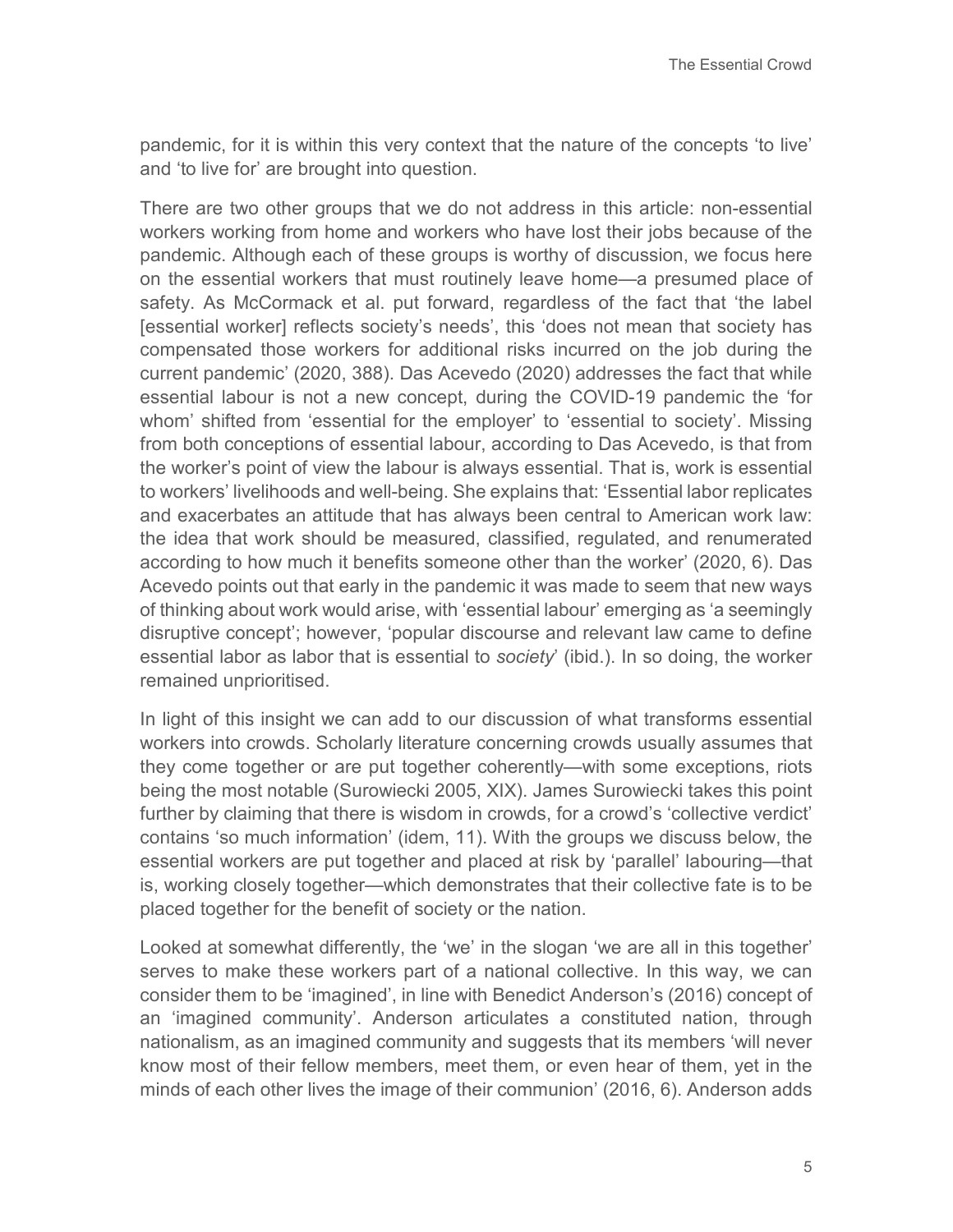that communities are to be distinguished not by their falsity or authenticity but by the style in which they are imagined; he states that, 'regardless of the actual inequality and exploitation that may prevail in each, the nation is always conceived as a deep, horizontal comradeship' (ibid.).

Conceived of as being akin to an imagined community, essential workers can be viewed through the concept of the nation as follows: members of the (imagined) essential crowd labour in synchronicity or communion without knowing one another and in doing so, they keep the nation's population well-stocked and fed; they are distinguished by design as a self-sacrificing crowd; and the spectre of (willing) death marks the limited imaginings that shape public perceptions of this category of workers.

Importantly, Kevin Vasquez (2021) points out that the characterisation of essential workers as heroes by corporate leaders and political figures has often been selfserving. Vasquez states, 'Beneath a hollow verbal appreciation [of essential workers] lurked a different reality. By calling workers 'essential' and turning them into heroes, their deaths became justified' (2021). Vasquez maintains that 'The language of the "essential worker" was cynically appropriated by corporations … to launder their responsibility and to rationalize the coercive social order that compelled underpaid workers to surrender their bodies and health for corporate profits' (ibid.). This appropriation, he writes, was enabled by politicians and mass media, which 'compelled the working class to bear a greatly disproportionate share of the burden' (ibid.). Vasquez continues, 'Essential workers, packed into crowded restaurants, factories, and grocery stores, did not, generally speaking, receive unemployment benefits, increased pay, paid sick leave, or better working conditions during the pandemic'. In fact, he emphasises, 'the workers deemed most critical to the continued functioning of our society are also often the most mistreated and worst paid' (ibid.). These workers have routinely occupied positions of precarity.

Methodologically, in our discussion below we rely on data and reports that were appearing as we initiated this article, at a point early in the pandemic and during state-mandated lockdowns. While we did not conduct interviews with members of the groups we consider, many of the reports we cite below did rely on first hand accounts by workers concerning their treatment and labour conditions. Important to note is that the category 'essential worker' has a legal history that has, perhaps ironically, contributed to the precarious labour conditions of these very workers. While we do not invoke this history in detail in this article, we do wish to acknowledge that the legal domain itself has often been complicit in the precarity of many 'essential workers'. Thus these workers are already in a disadvantaged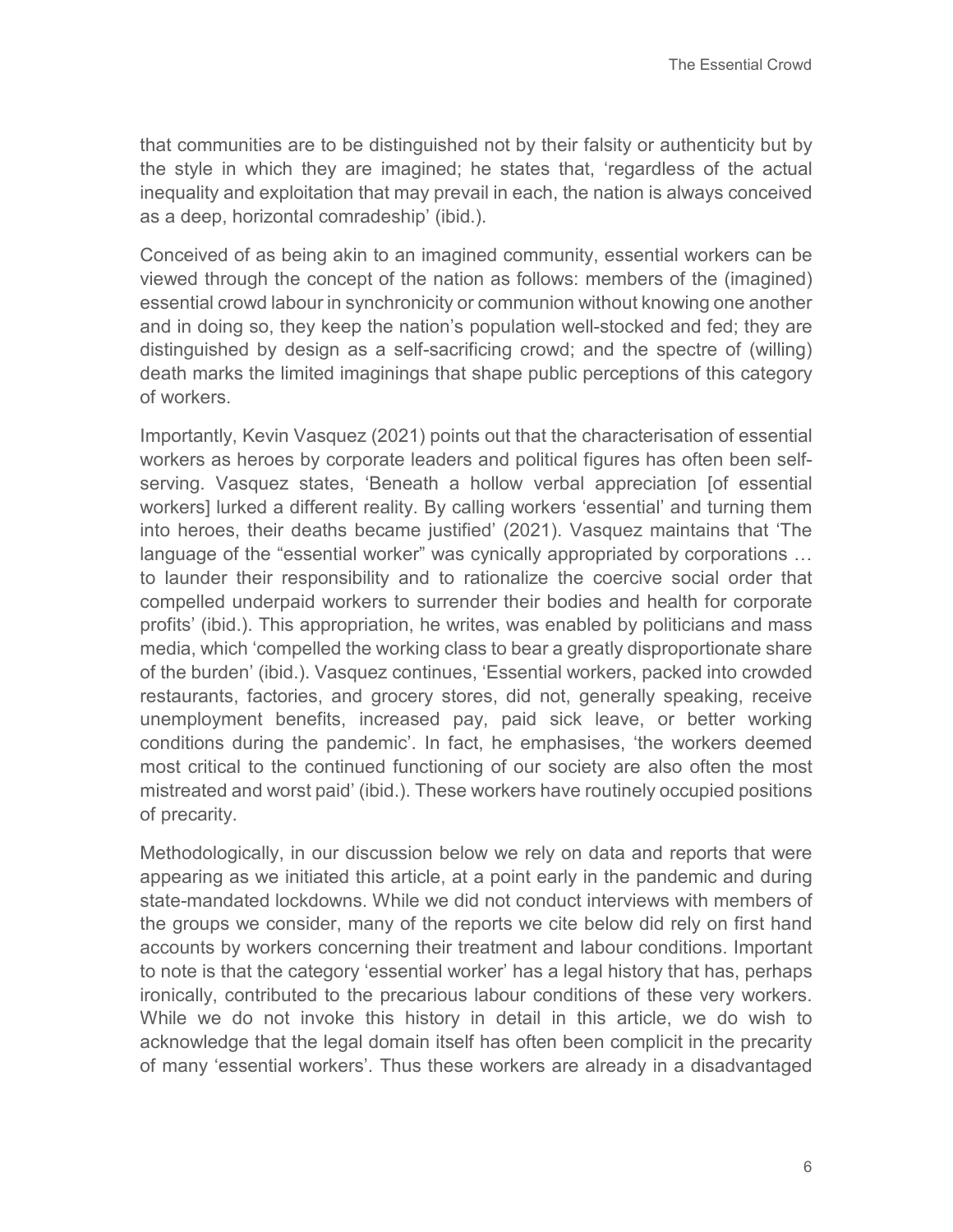position before a pandemic strikes. With these points in mind, we proceed to a discussion of four different groups within the essential crowd.

#### **Food processing and agricultural fields**

The Economic Policy Institute calculates that there are close to 11.4 million 'food and agriculture' workers in the United States, making up 20.6 per cent of the essential workers category (McNicholas and Poydock 2020). According to the Food and Environment Reporting Network (FERN), by November 2020, 548 meatpacking and 663 food processing plants across the United States had confirmed cases of COVID-19. At that time, 49,240 meatpacking workers and 13,242 food processing workers had tested positive for SARS-CoV-2, the virus that causes COVID-19, and 253 meatpacking workers and 44 food processing workers had died of the disease (Douglas 2020).

The numbers alone, although important, do not convey the stories or context behind them. We would therefore like to briefly contextualise the numbers provided by FERN by outlining three high-profile cases involving food processing companies as they emerged in the U.S. during the summer of 2020: namely, three COVID-19 outbreaks within Pacific Seafood in Oregon, one among workers headed to work in Alaska for North Pacific Seafoods, and another at Foster Farms in California.

On 8 June 2020, the *Salem Statesman Journal* reported that Pacific Seafood, a processing plant in Newport, Oregon, had 124 confirmed positive cases (Barreda and Urness 2020). The company, which temporarily closed all five processing plants in the area (Fisher 2020), was then hit twice more the following September. One of these later incidents, at the beginning of the month, affected at least five employees in their Coos Bay, Oregon facility (Salmon Business 2020). The second incident occurred a few weeks later in Warrenton, Oregon, and involved nearly a hundred confirmed cases (Welling 2020). Pacific Seafood vowed to resume operations in their facilities as soon as they were 'able to confirm the safety of our team members, fleet, and community … [and] resume all existing protocols … that go above and beyond current CDC guidance including sanitation, face coverings worn by all workers, plastic face shields and daily temperature checks' (Barreda and Urness 2020).

In June 2020, the Associated Press released a story about 150 cannery workers being trapped in a Los Angeles hotel after three of them tested positive for SARS-CoV-2. The workers had been taken to the hotel for testing as they were en route (some from Mexico and others from Southern California) to a cannery owned by North Pacific Seafoods in Alaska. It was reported that all 150 workers were asked to remain confined in a small hallway while they were being tested, and that they shared pens when filling out forms. After the confirmed cases, all workers were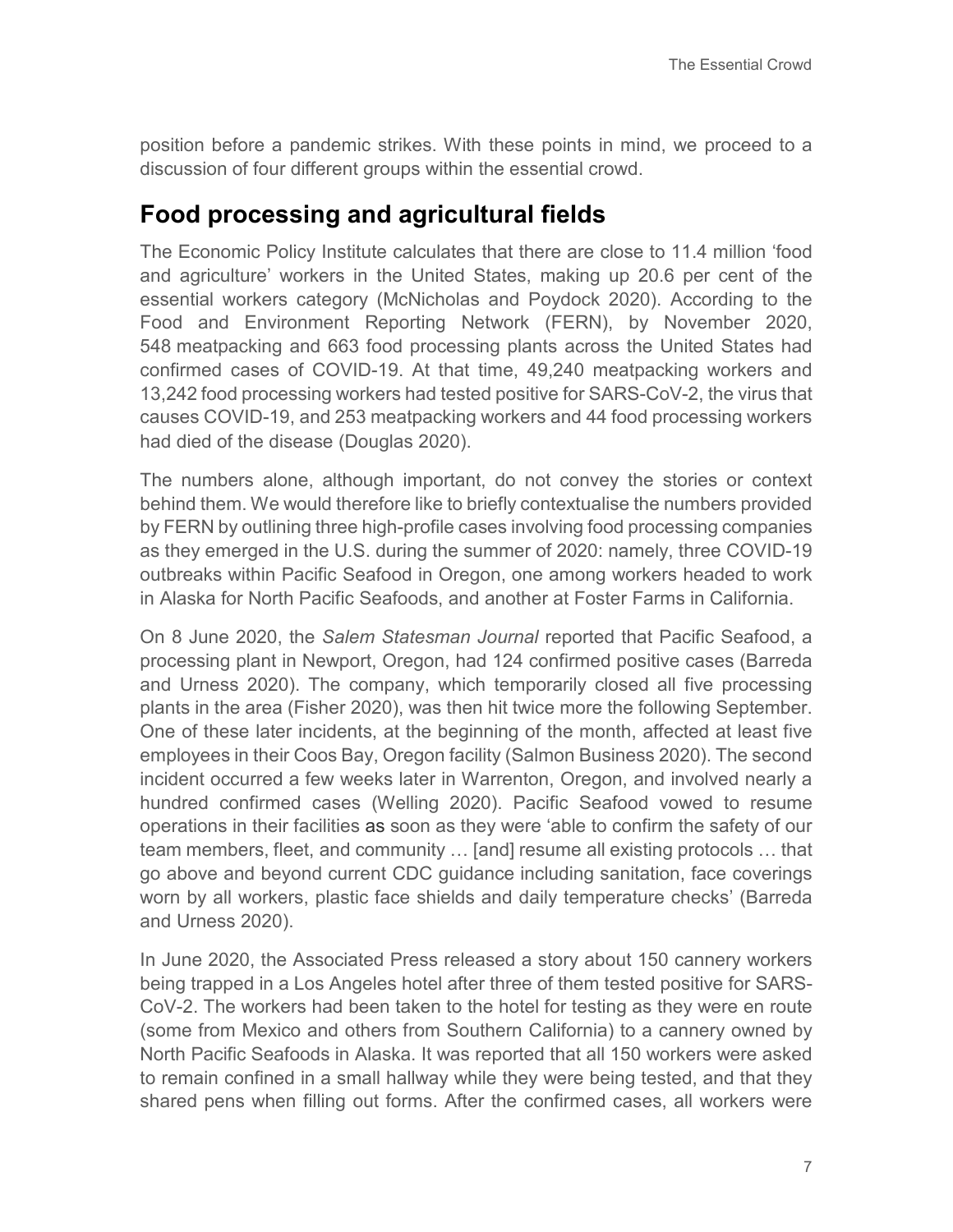forced to quarantine in rooms of the hotel without pay. The workers sued North Pacific Seafoods for false imprisonment, non-payment of wages, failure to pay minimum wages and overtime, negligence, and unlawful business practices (Associated Press 2020).

In August 2020, 'Foster Farms announced that it would … temporarily close one of its poultry plants in Livingston, California' after an outbreak that killed eight workers (Lin 2020). In addition to the eight deaths, 'at least 392 plant employees tested positive for the virus' (Lin 2020). This outbreak was declared 'one of the largest occupational fatalities experienced during COVID-19 in the state of California' and described as 'significantly a big deal' by Merced County Public Health Director, Dr Rebecca Nanyonjo-Kemp (Lauten-Scrivner 2020). According to reporting by the *Merced Sun-Star*, the county's Department of Health ordered Foster Farms to meet the following requirements before reopening the plant: before they could report to work, all employees had to receive two negative results from COVID-19 tests taken no more than seven days apart; physical alterations to the workplace were required to ensure adequate social distancing for break spaces and areas of potential congregation; all facilities had to undergo an extensive deep clean by an external provider; and safety training and communication had to be provided to employees in English, Spanish, and Punjabi. Foster Farms responded that they would implement the 'guidelines throughout the pandemic but could not protect workers exposed in the greater community' (Merced Sun-Star 2020).

These three examples offer a brief illustration of conditions in which workers in the food and agriculture sector operated during the early stages of the pandemic, as reported by mainstream media outlets. As these accounts describe, working conditions that were commonly found included closed and perhaps poorly ventilated quarters and it was in these workplaces that dramatic outbreaks took place. The fact that the workers on their way to Alaska were required to quarantine in Los Angeles without pay also reveals that their work has been viewed as essential only insofar as they are willing or required to expose themselves to the virus.

Although working mostly outdoors rather than inside, the working conditions of farmworkers have also shown their vulnerability to infection. Comprising part of the 20.6 per cent 'food and agriculture' essential crowd, farmworkers' working conditions are complicated by their migrating patterns and living conditions*.*  According to the Economic Policy Institute, agricultural work 'relies on [approximately 220,000](https://www.epi.org/publication/coronavirus-and-farmworkers-h-2a/) workers on seasonal H-2A work visas and another [estimated 1.5 million](http://www.ciw-online.org/fwfactsheet.pdf) undocumented workers largely from Mexico and other Latin American countries'; this reliance on seasonal and undocumented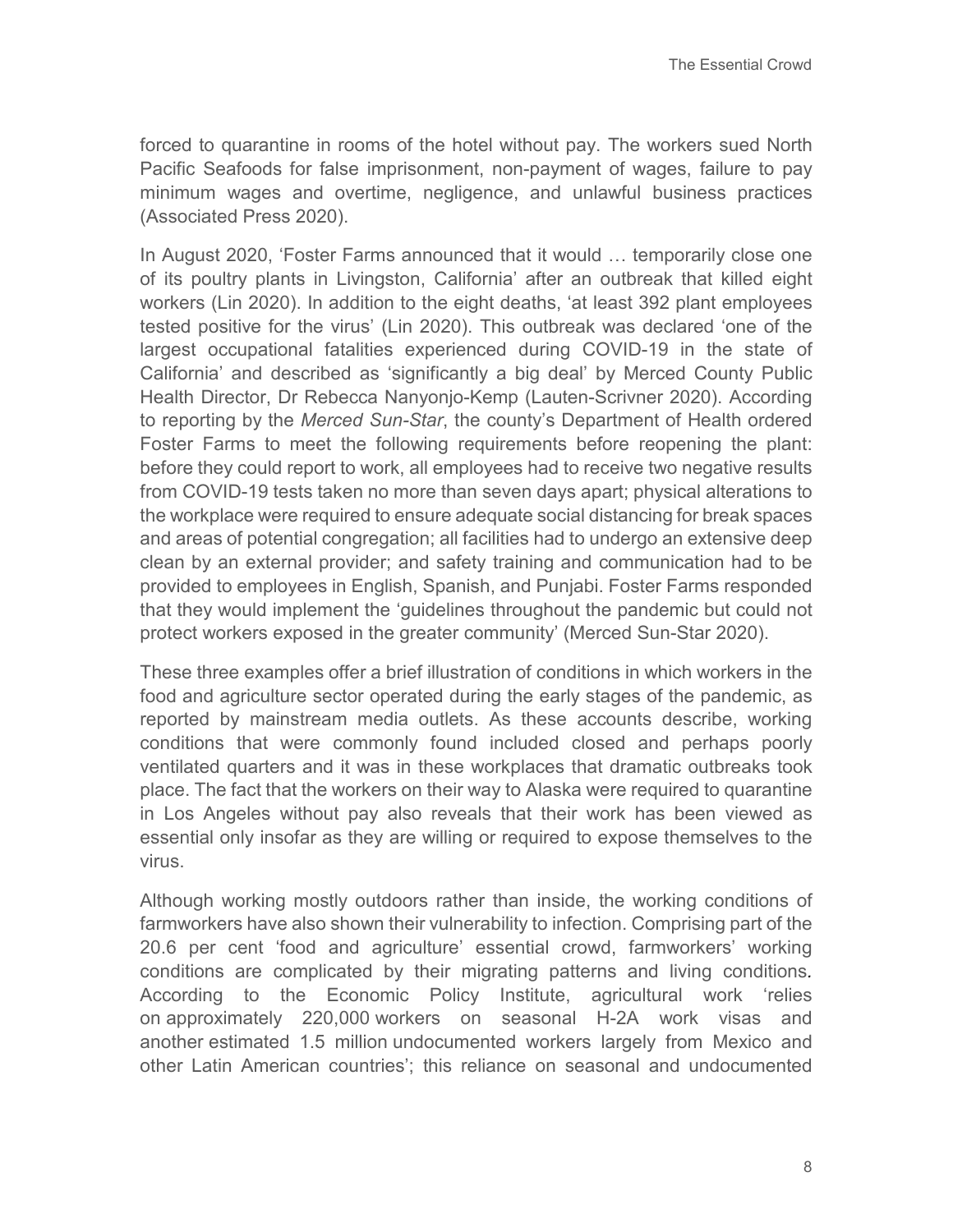workers, who experience precarious working conditions, 'leaves workers with few protections and exposed to the virus' (Reiley and Reinhard 2020).

The precarity of this group is reflected in the conflicting numbers concerning positive cases. On 24 September 2020, *The Washington Post* reported that a study conducted by Purdue University in collaboration with Microsoft found that 125,000 farmworkers around the United States 'have tested positive for the coronavirus, as of September 22' (Hayes 2020). However, Jayson Lusk, one of the Purdue investigators, suggested that this number may not reflect the reality of the situation, 'as it does not include part-time and temporary workers' (Reiley and Reinhard 2020). The researchers arrived at this estimate by applying 'the county-by-county rate of the infection's spread to the number of farmworkers and farmers in those counties' (Hayes 2020). In November 2020, however, FERN disclosed that 267 farms and production facilities had had confirmed cases of COVID-19, that 11,137 farmworkers had tested positive for SARS-CoV-2, and that 39 farmworkers had died because of the disease (Douglas 2020). This circumstance is situated within an exploitative history of migrant labour within the United States. Anthropologist Seth Holmes has discussed, for instance, the embodied symbolic violence that connects racism and economic exploitation within our food system (2013). Importantly, this is a violence and exploitation that has been rendered invisible by and within this very system.

Regardless of estimates and actual cases, a few points of commonality can be noted as putting farmworkers at risk. *The Washington Post* reported that farmers, or those that employ or contract farmworkers, sometimes do not allow their workers to get tested. According to their report:

In Yakima County, Washington, some fruit orchard owners declined on-site testing of workers by health departments at the height of harvest season even as coronavirus infections spiked. In Monterey, California, workers at some farms claimed foremen asked them to hide positive diagnoses from other crew members. And in Collier County, Florida, health officials did not begin widespread testing of farmworkers until the end of harvest, at which point the workers had already migrated northward (Reiley and Reinhard 2020).

According to the National Center for Farmworker Health (NCFH), 'many [farm]workers fear testing for COVID since a positive test may mean a permanent job loss' (NCFH 2020). However, testing is not the only issue. A study conducted by a partnership of ten worker organisations from California, Oregon, and Washington found that 'workers employed by farm labor contractors may be less likely to receive PPE [personal protective equipment] from their employer' (NCFH 2020). The Center also pointed out that 'overcrowded and substandard housing conditions are a major concern for the potential of COVID-19 to spread through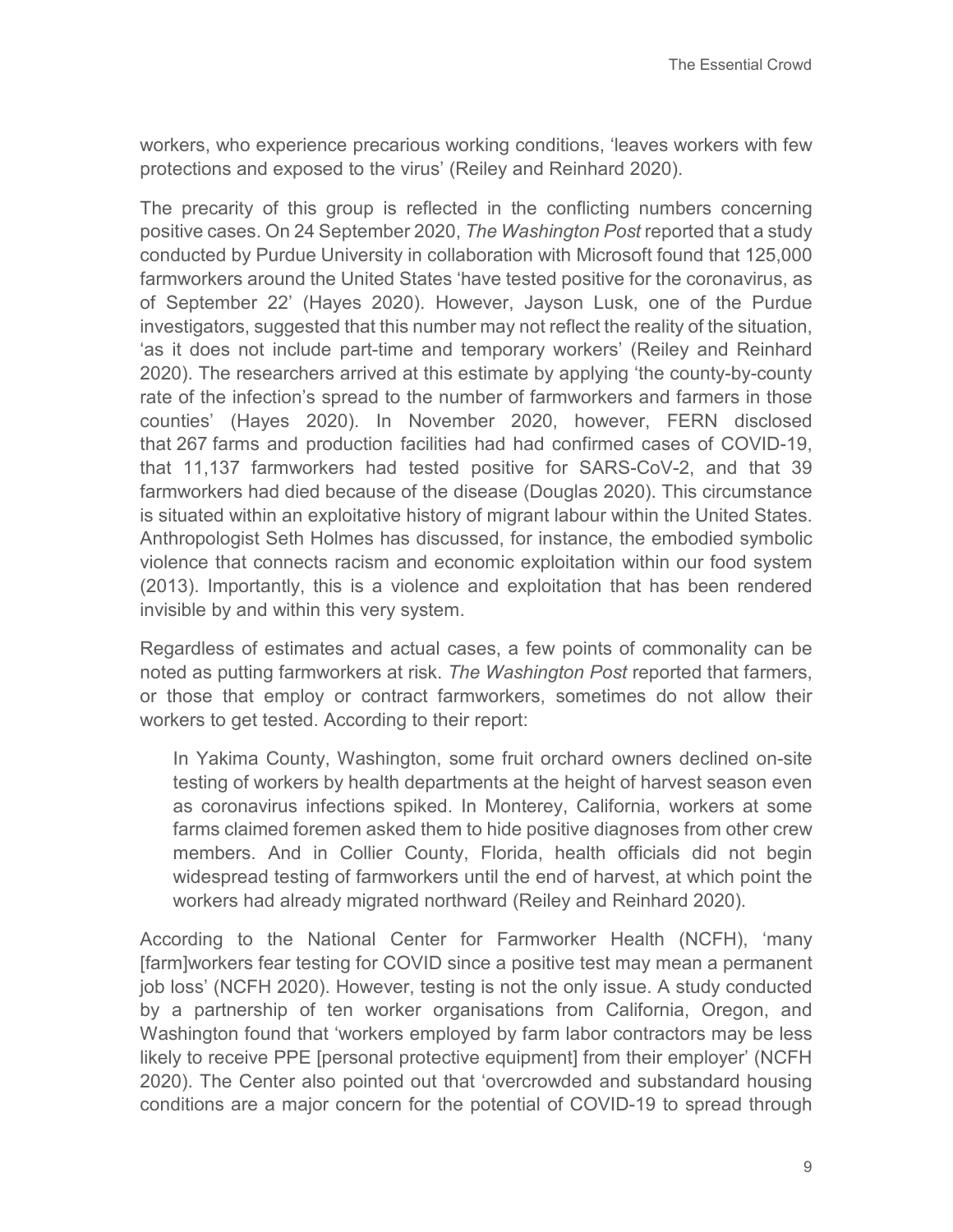agricultural worker communities,' as 'a single building may house several dozen workers or more, who often sleep in dormitory-style quarters, making quarantining or social distancing efforts difficult if not impossible'. In addition, 'limited access to restrooms and sinks, at home and in the field, may complicate hygiene prevention efforts' (NCFH 2020).

Problems faced by those working on farms and those working in food processing plants converge on the issue of employers not appearing to take seriously the risks to which workers are exposed. This lack of care is compounded by poor pay, since Black and Latinx essential workers in food and agriculture are the lowest paid of essential workers, with median hourly wages of \$12.59 and \$13.05 respectively. This compares with \$16.80 and \$15.99, respectively, for Black and Latinx nonessential workers (McNicholas and Poydock 2020). In this regard, an awareness of race/ethnicity and social class informs how risk has been apportioned during the pandemic and via the category 'essential worker'. While the nation has always relied on farm and migrant labour, explicitly categorising the work these individuals do as 'essential' has made work visible to a general public for which it is often invisible. At the same time, the danger of the work has been heightened for the workers themselves.

#### **Warehouses and grocery stores**

Also according to the Economic Policy Institute, there are 3.9 million essential workers who are working in the 'transportation, warehouse, and delivery' sector of the economy—comprising 7.2 per cent of essential workers as a whole in the U.S. Like those working in food processing plants, workers in warehouses and fulfilment centres work indoors and in potentially crowded spaces. Within this context, protective measures are important. However, a study conducted by the University of Berkeley's Shift Project showed that while 49 per cent of warehouses and 56 per cent of fulfilment centres have made gloves available to their employees, only 10 per cent of warehouses and 7 per cent of fulfilment centres require employees to wear them. Face masks are less available: according to the study, only 17 per cent of warehouses and 14 per cent of fulfilment centres have provided these to their employees, and only 5 per cent and 12 per cent, respectively, require employees to wear them (Schneider and Harknett 2020).

In May 2020, as it was projected that Jeff Bezos would become the world's first trillionaire by 2026, complaints about his company's treatment of warehouse workers intensified (Molina 2020). The month began with Amazon warehouse workers, along with workers for other big companies such as Instacart and Target, organising and striking to advocate for 'more access to protective gear like masks and gloves, extended time off to recover from sickness, and higher pay' (Ghaffary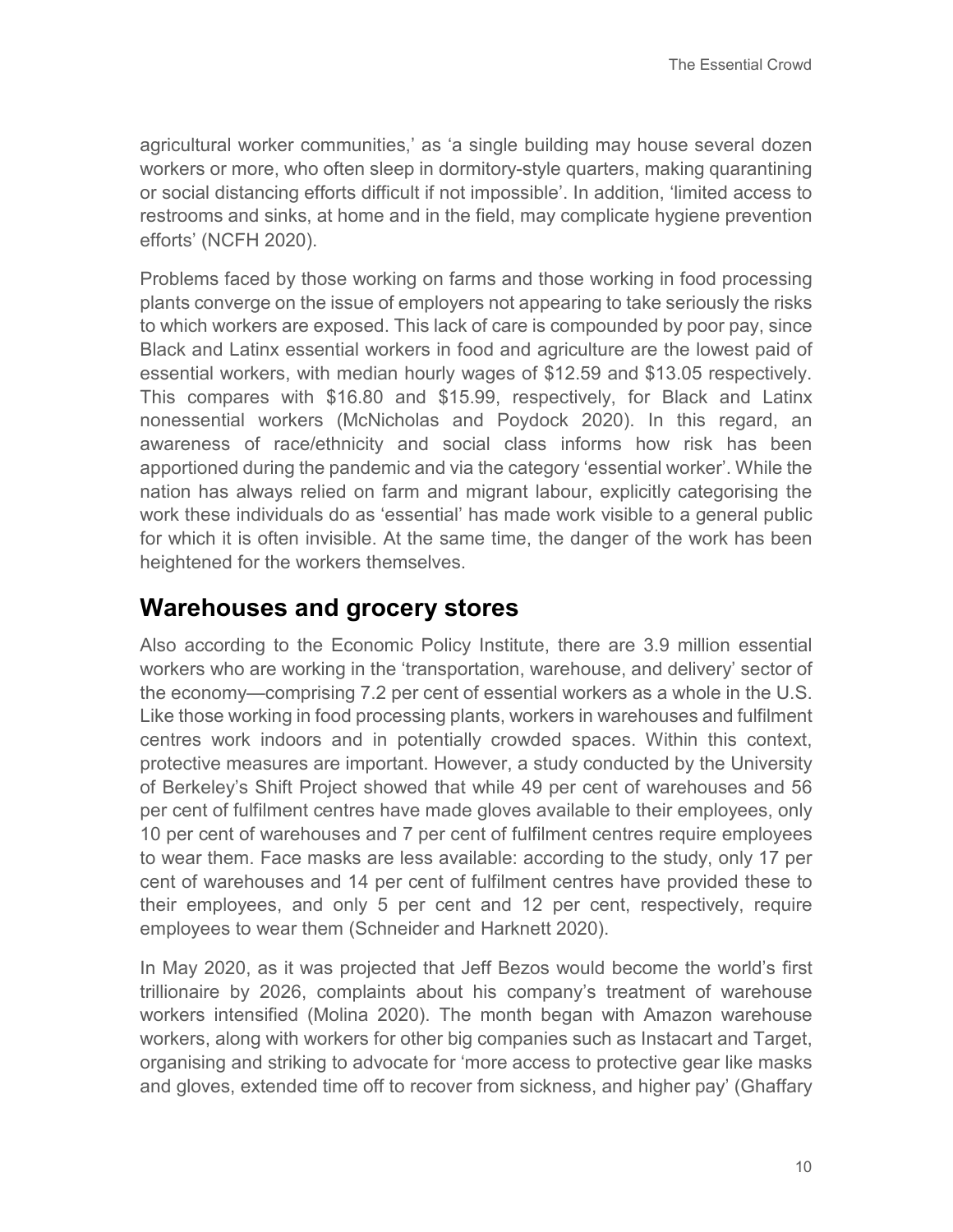2020). In response, Amazon created a multimedia campaign driving 'home a message to customers that keeping the "retail heroes" in its warehouses safe' was its top priority (Ghaffary and Del Rey 2020). The conditions of workers in such warehouses have been addressed by anthropologist and activist David Graeber (2013), who highlights the positions of various temporary and gig workers as tenuous, low-paid, and benefit-less. As Graeber states, 'Real, productive workers are relentlessly squeezed and exploited' (2013). And while some workers exist in downsized and fragile spaces, others (the corporate top or 'ruling class') secure unprecedented levels of economic wealth and comfort (Graeber 2013). In the view of Vasquez, the very labelling of essential workers as 'heroes' did not emerge from the workers themselves—these workers 'did not ask to be "heroes"' (2021). Instead, use of this language has primarily worked to justify their perilous placement and labour and to benefit companies and their executives.

On 1 October 2020, CNBC reported that 'between 1 March and 19 September, Amazon counted 19,816 presumed or confirmed COVID-19 cases across its roughly 1.37 million Amazon and Whole Foods Market front-line employees across the U.S.' (Palmer 2020). These cases, of course, were not among its corporate workers, who were all allowed to work from home, but among its warehouse and retail workers, who must report to and operate in their designated work sites (Ghaffary and Del Rey 2020).

The pandemic increased the reliance on e-commerce for those staying at home (Cowan 2020), so much so that according to Tech Crunch it 'has accelerated the shift away from physical stores to digital shopping by roughly five years' (Perez 2020). Consequently, Amazon and other e-commerce businesses have experienced a dramatic increase in orders and, in parallel, a greater reliance on their employees 'to sort, package, ship and deliver goods' to meet the increased demand (Cowan 2020). Thus, the increase in demand has also led these businesses to increase the number of people working in 'warehouses and fulfilment centers where that work can be done' (ibid.). According to a recent analysis by the employee activist group AECJ (Amazon Employees for Climate Justice), '80 per cent of Amazon's U.S. warehouses are located in zip codes that have a higher percentage of Black, Latinx, and Indigenous people than the regional average' (Ghaffary and Del Rey 2020).

Of course, Amazon warehouses have not been the only ones hit by COVID-19, and most companies that engage in e-commerce have had to adjust to accommodate demand. Another example of this is Walmart, the biggest retail company in the United States, which during the first three months of the pandemic saw a 97 per cent increase in e-commerce (Perez 2020). At the beginning of April 2020, a Walmart warehouse in Bethelem, Pennsylvania, reported nine employees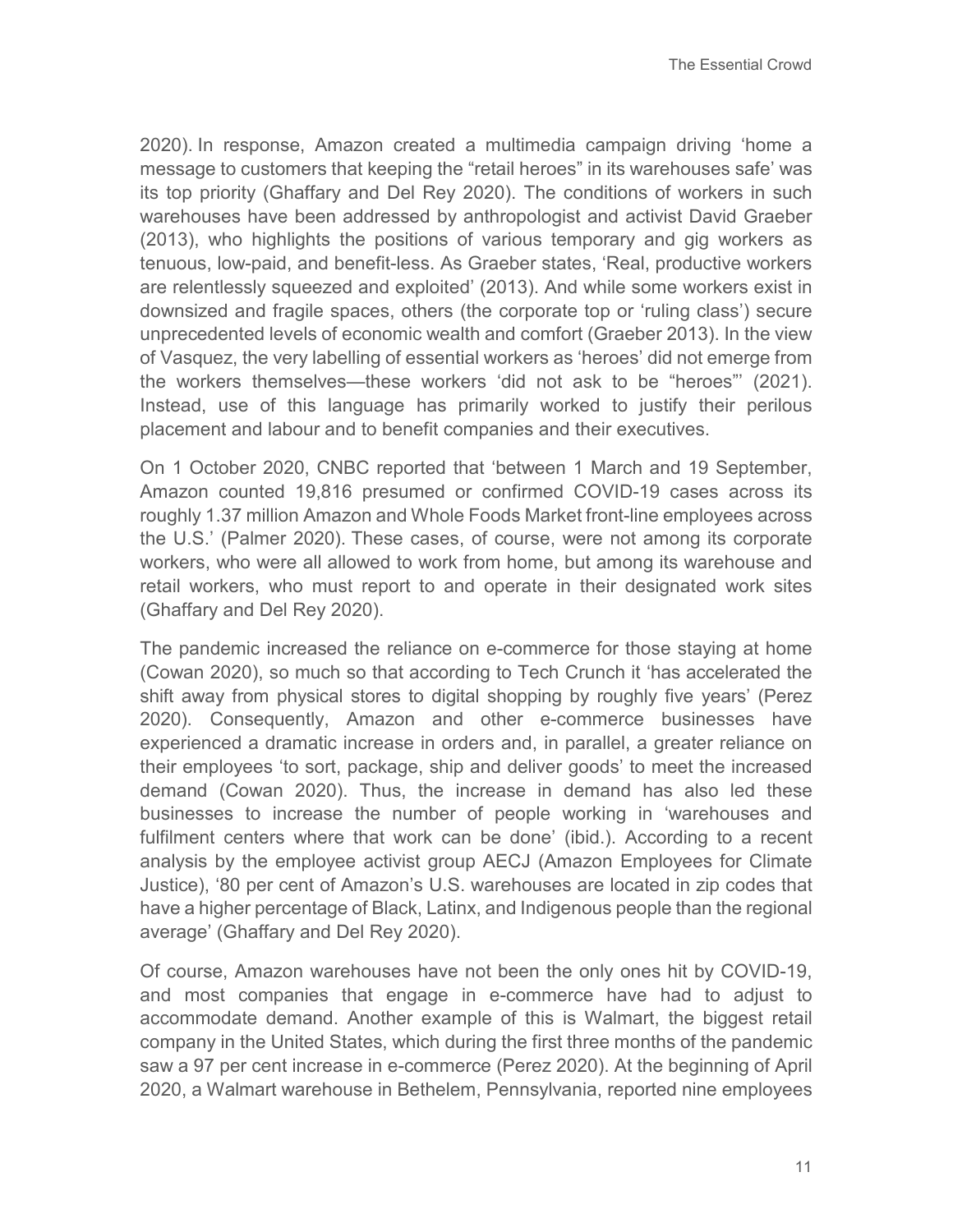testing positive for the virus in less than a week (Harris 2020). A month later, a Walmart store in Worcester, Massachusetts, had to be temporarily closed after 81 employees tested positive (White 2020). And a month after that, a Walmart distribution centre in Loveland, Colorado, reported '27 positive cases with another half dozen "probable" cases' (Ferrier 2020).

As well as having to work under similar conditions as those described above, grocery store workers must also deal with customers who interact with them when they are on the shop floor. This is true for cashiers, cleaning staff, managers, shelf stackers, and others. The difficulty here is compounded by other factors such as how well ventilated the building is, how many people are allowed in the building at any one time, whether the store provides personal protective equipment (PPE) for its employees, and whether it has rules about social distancing and is able to enforce them. According to a study, 'workers in customer facing roles [like cashiers] were five times more likely to test positive than their colleagues in other types of roles… [and] those in supervisory roles were six times more likely to do so' (BMJ 2020).

In a CBS News interview, Rachel Fournier, a cashier at a grocery store in California, identified the two main problems facing grocery store workers. One of these is crowds: she described how 'stores are getting more crowded as people stock up ahead of the holidays, or as customers prepare for a shutdown'. The second problem she identified is a lack of social distancing and protection, saying that 'efforts to limit traffic are not working, and there is no effort to ensure customers properly wear masks' (Gibson and Ivanova 2020). In a September 2020 interview for The Guardian, a grocery store worker in Seattle, Washington, described how: 'Customers are becoming crazy, sometimes violent when asked to wear a mask and we aren't allowed to give out free masks due to the drama and hostility' (Sainato 2020).

As Serina Chang et al. (2020, 82) maintain, 'the COVID-19 pandemic dramatically changed human mobility patterns', which is to say the disease changed the way society 'crowds'. In their research conducted in the Chicago, Illinois area, they found that 'from March 1–May 2, 2020 … a majority of predicted infections occurred at a small fraction of what they call "superspreader" POIs [points of interest, i.e. places that people still frequented in relatively large numbers]' (ibid.). In fact, the researchers found that 'in the Chicago metro area, 10% of POIs accounted for 85% of the predicted infections at POIs' (ibid.). More importantly, the researchers found, 'certain categories of POIs also contributed far more to infections'—one of these being grocery stores.

Even as certain superspreader spaces such as grocery stores have been subjected to protocols aimed at minimising crowds and the risks that they carry,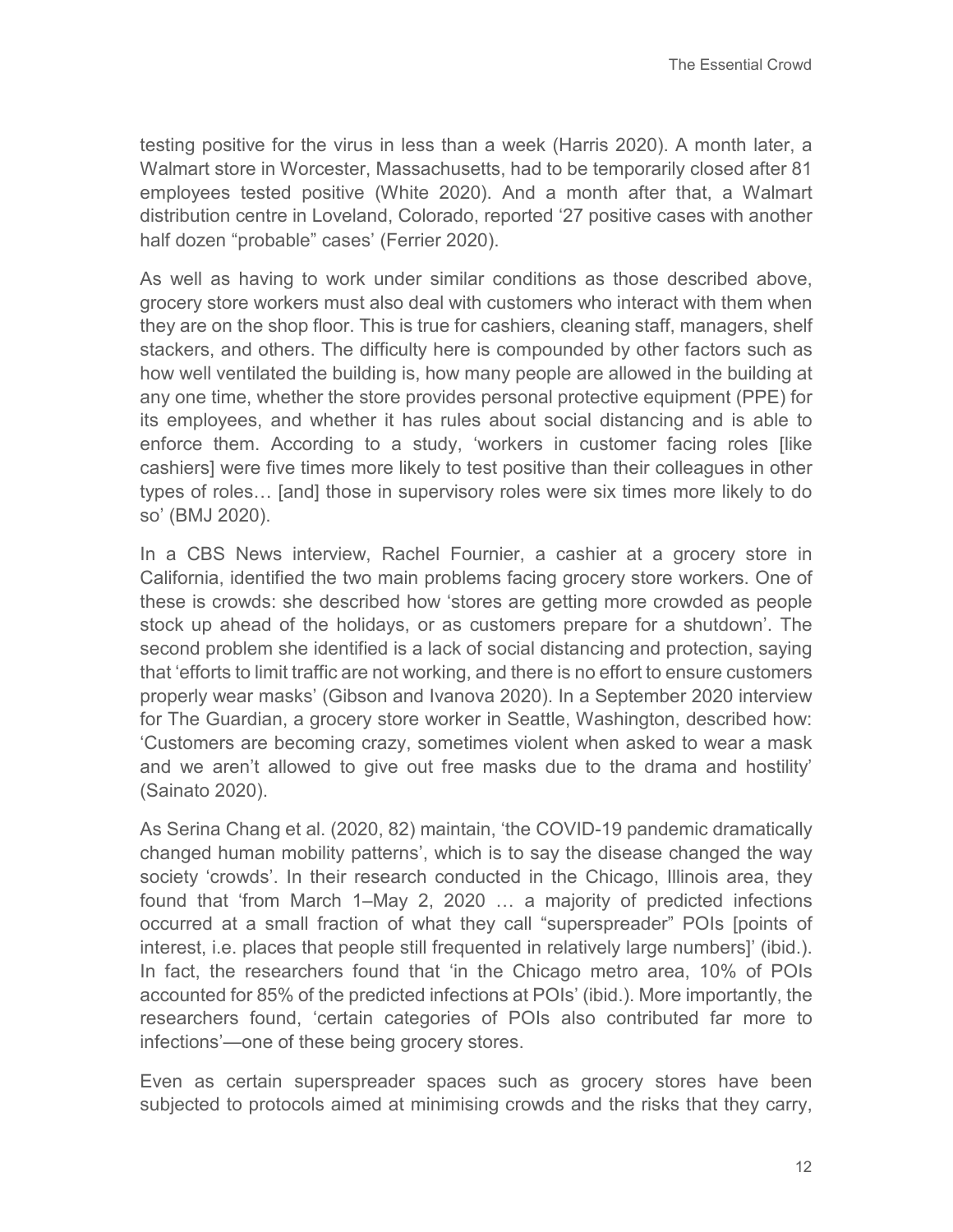such mitigation efforts have been both uneven and discretionary (that is, enacted only if required by local officials or presented as 'advisory' only). In addition, these settings are by their very nature less likely to afford an opportunity to avoid the 'three Cs': closed spaces with poor ventilation, crowded spaces, and close-contact settings (Aschwanden 2020). In fact, according to Marc Peronne, President of the United Food and Commerical Workers Union, by November 2020, '350 of his union's members had died from COVID-19, including 109 grocery store employees' (Jones 2020). Peronne added that 'more than 48,000 members have become ill or been exposed to the virus [while working]' (Jones 2020). He was also adamant that these numbers could be much higher as 'major retailers refuse to disclose how many of their workers have become sick or have died … with the union relying on local reports to piece together the figures' (Gibson and Ivanova 2020). It is also worth noting that 'profits soared an average of 39% in the first half of the year at supermarket chains and other food retailers due to the pandemic, although frontline workers reaped little or no benefit' (Selasky 2020).

#### **The essential crowd and social death**

COVID-19 marks the most serious epidemic for the United States since the 1918 influenza pandemic. This is a medical and epidemiological reality. But the current pandemic also has a social reality that involves valued and devalued bodies and reveals much about the inequalities that structure U.S. contemporary society and the positioning of its people. First, as mentioned above, we can identify those who can work from home and contrast them with the crowd that must leave their homes to work. Second, we can note that many of those who must work outside the home, although bestowed the label 'essential', also form the crowd that society seems willing to sacrifice. Or, at least, the crowd they form is one that society appears comfortable to ask to make sacrifices for the benefit of the nation (and, by extension, for corporations and their leaders).

While providing a genealogy of the category 'essential worker' in light of the current pandemic, sociologist Andrew Lakoff remarks that the category has been open to 'interpretive flexibility', stating that 'the category of "essential" could be understood as a new form of social classification, one that interacted in complex ways with existing forms of social inequality' (2020). The interpretive reflexivity to which Lakoff alludes connects to the notion of the imagined crowd we discussed above, and the classification of essential workers—as it interacts with social inequality leads us to Cacho's discussion of social death.

In her work on social death, Cacho (2012) usefully develops a link between human value and State-sanctioned violence. The author ties her articulation of social death to the law, and while analysing the essential crowd we can extend the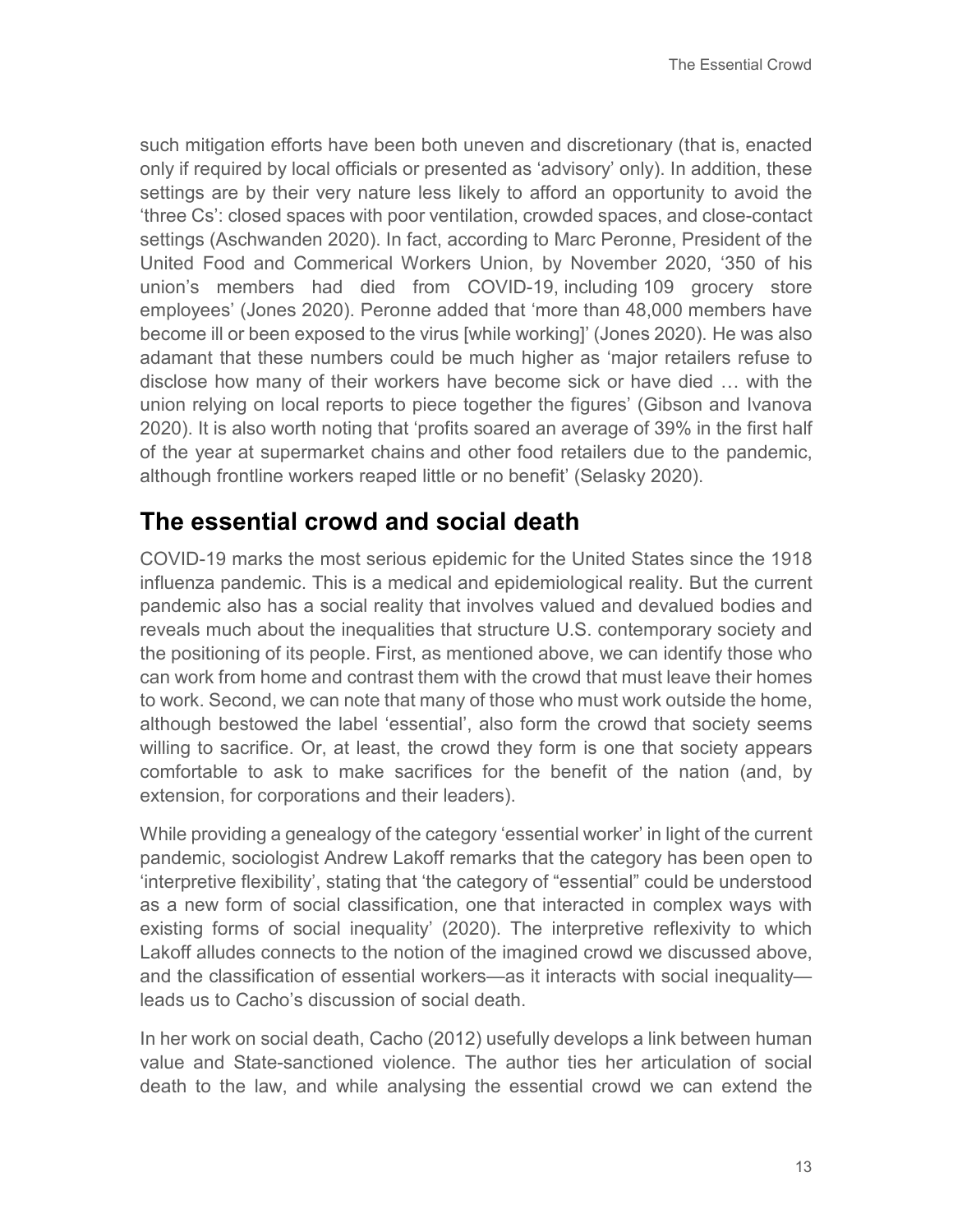articulation of social death to general practices by the State (through federal and state executive orders and CDC guidelines), as well as to those that are directly connected to the law; or, more specifically, to the legal practices that have regulated labour and workers during the pandemic. The U.S. Department of Labor's (DOL) statement on workers' protections during the pandemic is one important example. According to its website:

The Wage and Hour Division is committed to protecting and enhancing the welfare of workers during the COVID-19 pandemic. Federal laws, including the Fair Labor Standards Act and the Family and Medical Leave Act, provide critical worker protections regarding wages and hours worked and jobprotected leave during the pandemic (U.S. Department of Labor 2021).

The question is: Have employers followed the dictates of these protections? From the examples we discussed above involving the essential crowd, the answer appears to be not always and not fully. Perhaps more significant is the fact that employers have often enjoyed an abstract benefit from the caché gained by employing 'essential workers' carrying out 'essential work' while in practice failing to deliver appropriate protections for these very workers. Importantly, the DOL's statement does not specifically address protective working conditions during the pandemic, such as the need for PPE and masks, and the role of social distancing. In this respect, its protective capacity for workers has been weak. In addition, the Fair Labor Standards Act of 1938 explicitly excludes many agricultural workers; to invoke it during a pandemic acts to further marginalise, rather than protect, these workers.

For Cacho, devalued bodies are 'ineligible for personhood', mainly because they are 'illegible'. In fact, she continues, devalued bodies 'never achieve, in the eyes of others, the status of "living"' (2012, 7). Devaluing bodies is both Statesanctioned violence and a form of social death. During the COVID-19 pandemic, as the realities of those being most affected came to light, it became clear that the essential worker crowd was simultaneously applauded and placed at great risk. Their labour was regarded as crucial to the maintenance of society and the nation, while the workers often did not experience sufficient safeguarding of their lives and wellbeing. Andrea Frantz has referred to these workers as 'essential, but expendable' (2020). For instance, despite the statement by the DOL that addressed wages, working hours, and leave, workers had no legally enforceable right to testing, PPE, hazard pay, or social distancing in workplaces.

Public celebration of 'essential workers' has taken place at the same time as the actual circumstances of those working within this category have been dismissed or downplayed. To illustrate this point, we offer the following examples. In July 2020, a study reported that 31 per cent of Americans believed 'that the COVID-19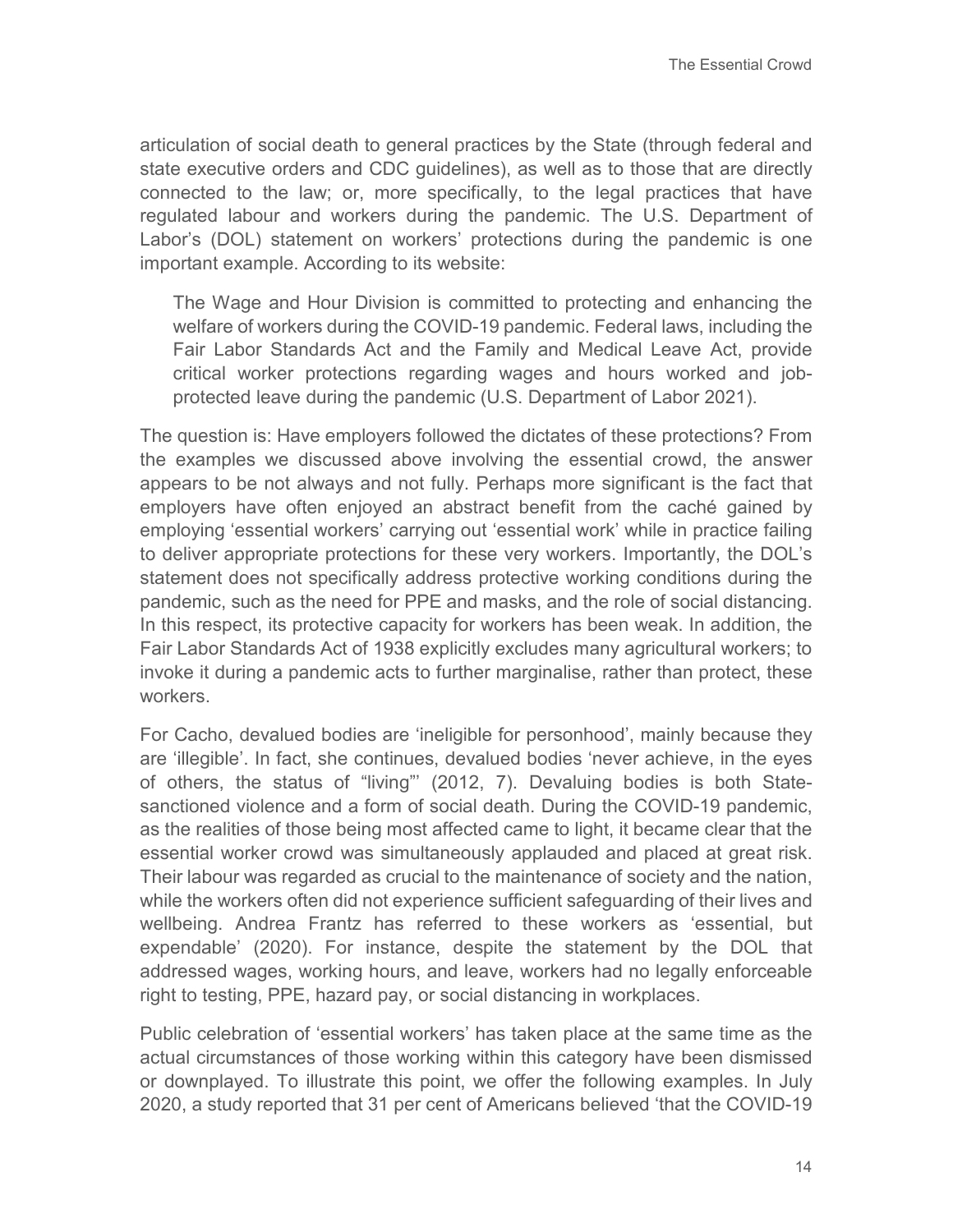death toll [was] less than officially reported' (Durkee 2020). A few months later, in a rally in Ohio during September 2020, as the United States approached 200,000 deaths due to the virus, President Trump told the crowd that COVID-19 'affects virtually nobody', concluding that the virus '[is] an amazing thing' (Rupar 2020). For those internalising such messages, 200,000 dead bodies were deemed 'virtually nobody'.

This point speaks to the potential impact of language and rhetoric around the virus and its connection to those being asked or told to work within its sphere. In a survey conducted at the time of President Trump's statement, approximately 40 per cent of respondents reported that they believed the COVID-19 fatality rate was widely exaggerated (Henley and McIntyre 2020). Minimising actual deaths and denying the impact of a virus that spreads quickly within crowds exacerbated the lack of care towards many essential workers and facilitated their dangerous working conditions. That is, the widespread belief in an exaggeration of the seriousness of the pandemic made lack of care towards essential workers more socially acceptable; it perhaps also encouraged employers to fail in their duties of care.

We engage with Cacho's (2012) model of 'social death' to highlight the blurred lines, in times of crisis, between those who are protected and those who are pushed into harm's way. Within this model, we can see that ascriptions of value have intersected with categories of social import such as race/ethnicity and social class. Cacho understands these ascriptions as 'ways of knowing' (2012, 2). According to the Economic Policy Institute, 45 per cent of essential workers in the United States are non-white. Of these, 21 per cent are Latinx and 18% are Black (McNicholas and Poydock 2020). Twenty-nine per cent of essential workers are educated to high school level; 10 per cent to a lower level (McNicholas and Poydock 2020).

Yen Le Espiritu's (2003) notion of 'differential inclusion' is also helpful to consider here. Espiritu specifically uses 'differential inclusion' to discuss U.S. colonisation of the Philippines, but the concept can also be usefully applied to marginalised groups that are 'deemed integral to the nation's economy, culture, identity, and power—but integral only or precisely because of their designated subordinate standing' (2003, 41–42). The fact that service workers (such as warehouse workers, food processing workers, farmworkers, and grocery store cashiers) were all deemed 'essential workers' with the onset of COVID-19-related shutdowns during the spring of 2020 illustrates that, as Espiritu maintains, inclusion does not preclude subordination. Within the narrative and public policy informing the response to COVID-19, many essential workers have been socially neglected even as they have been elevated as pandemic heroes. These workers have been both ubiquitous in public discourse and illegible in their precarity. This contradictory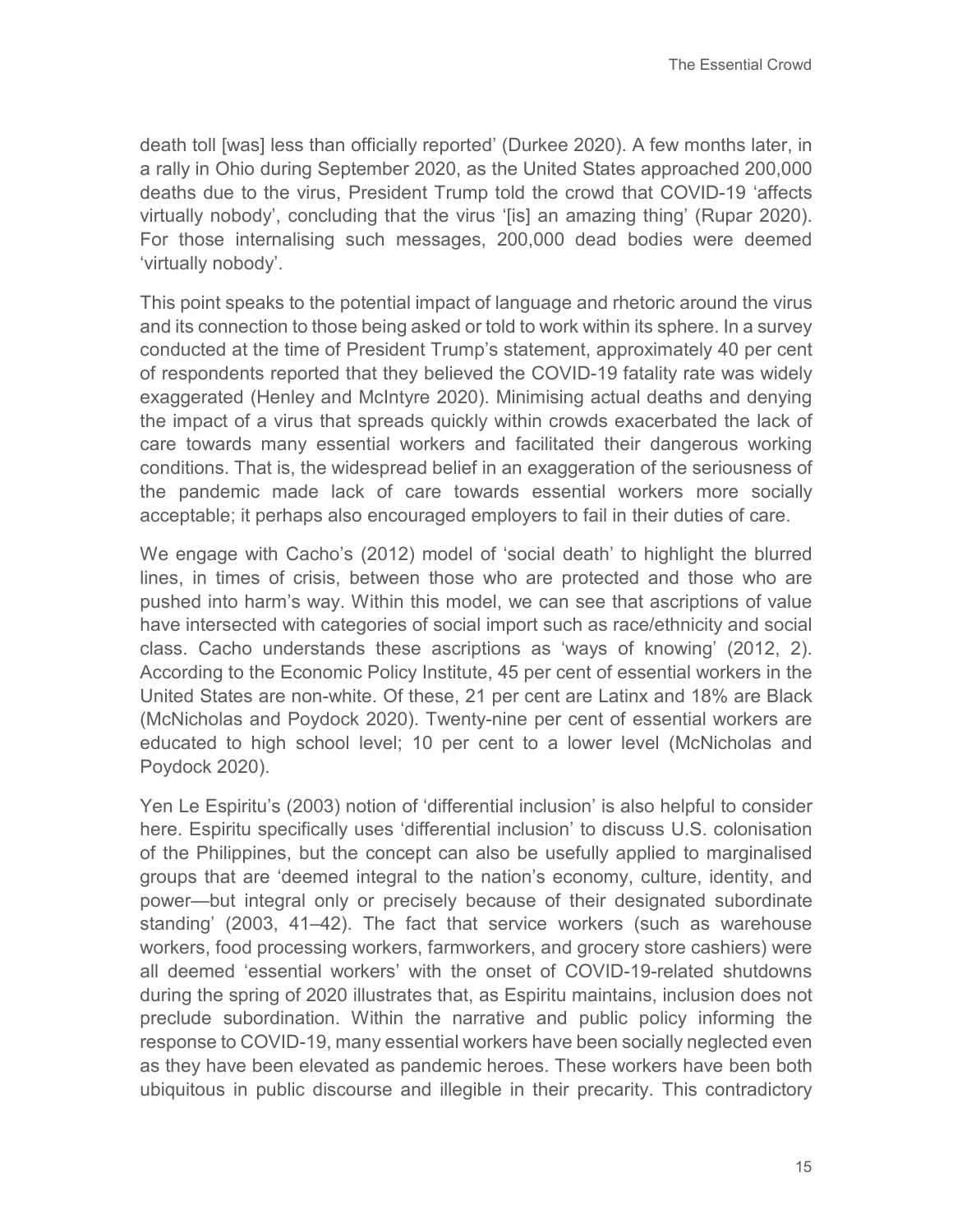positioning has allowed employers to disregard worker safety in addition to making other manoeuvres that have not benefited those doing this work.

In our epigraph, Beth Bell states that 'these essential workers are out there putting themselves at risk to allow the rest of us to socially distance' (2020, quoted in Branswell 2020). This statement acknowledges that essential employees often have not been able to engage in social distancing—one of the pandemic safety pillars, especially in its early stages—like 'the rest of us', a position with which we agree. However, this statement also engages with an erroneous idea that essential workers are 'putting themselves at risk', since this phrasing implies that these workers have been afforded a choice. When the choice is between being able to feed and house themselves and their families or not, one could argue that there is no choice. Many essential workers are at risk because our economic and social structures make it impossible for them *not* to be at risk. They are effectively positioned as being differentially included.

### **Conclusion**

In June 2020, three months into the pandemic in the United States, *The Guardian* reported that 'nearly 600 healthcare workers' had died of COVID-19 (Jewett, Bailey, and Renwick 2020). This tally was kept by Lost on the Frontline, an initiative established by *The Guardian* and Kaiser Health News (KHN) that aims 'to count, verify and memorialize every healthcare worker who dies during the pandemic', including 'doctors, nurses and paramedics, as well as crucial healthcare support staff such as hospital janitors, administrators and nursing home workers' (Jewett, Bailey, and Renwick 2020). Although we have not discussed healthcare workers in this article, we would like to point out the vast differences in positionality among those included within this category. For instance, hospital janitors might be both more likely to be exposed to the virus and to be rendered 'illegible' than other healthcare workers in different roles

By the time the festive season approached in 2020, alarm bells sounded regarding the treatment of essential workers in retail and grocery stores with the anticipation of the arrival of unwieldy crowds of customers looking to do their holiday shopping. According to 'leaders and members of the United Food and Commercial Workers Union, which represents more than 1 million food, retail and meatpacking plant workers', by November 2020 'many major employers [had] grown lax, cutting wages and protections put in place when the coronavirus first began to spread in the spring' (Jones 2020). On 2 December 2020, CDC Director Dr Robert Redfield stated to those attending 'an event hosted by the U.S. Chamber of Commerce' that 'the United States could start losing around 3,000 people—roughly the number that died in the attacks of September 11, 2001—each day over the next two months'.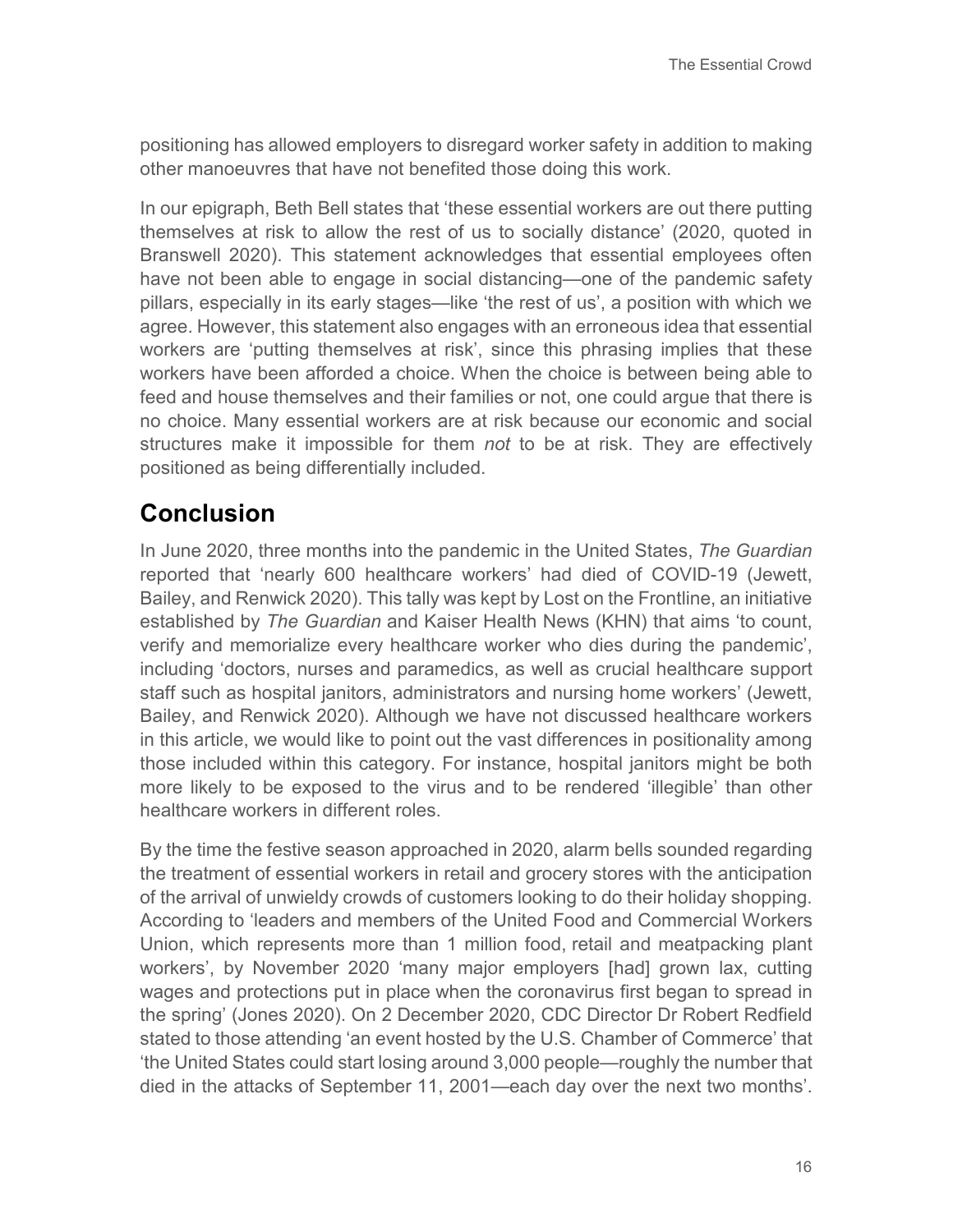He added that the season between December 2020 and February 2021 was likely to be 'the most difficult time in the public health history of this nation', anticipating close to 450,000 deaths 'from this virus' by the month of February (Heavey 2020).

Considering who have been able to work from home during the pandemic and who have been required to leave their homes to work, we can conclude that not all 'walks of life' have been equally positioned within the social structures that have informed the pandemic, despite the mantra of us being 'all in this together'. Moreover, the bodies and lives of those who have been pushed, by their very positioning, to leave the confines of their homes have also been undervalued in many respects by our society.

As we finished writing this article, the 2020 festive season was well underway and the United Food and Commercial Workers International (UFCWI) President Marc Perrone stated, 'America's essential workers are facing a holiday season of unparalleled danger as COVID-19 cases explode across the country. With more than 1 million new COVID-19 cases in the past week, and deaths spiking to unprecedented levels, we are entering what could be the deadliest phase of this pandemic for millions of America's essential frontline workers' (Selasky 2020). This is where Cacho's (2012) articulation of social death manifests once again, as she focuses on those who have been both excluded from legal protections and criminalised. We have focused on those who, although not criminalised, have been excluded from substantive work protections and thereby rendered expendable expendable by a society for whom they must work but that devalues the circumstances and conditions of that work while simultaneously referring to them as 'heroes'.

Finally, as the pandemic has continued to unfold, the focus on 'essential workers' has begun to recede from headlines. Frantz (2020) states, 'Evidently, some are "essential" when it's politically expedient. And when it's not, well, the label and circumstances can change dramatically'. And Zachary Jaggers (2020) has highlighted the 'disconnect between how some low-wage workers [have been] described and their experiences on the ground', stating that 'discussions ought to be centered on how the people on the front lines are affected, and how to best ensure they're well-compensated and protected'. We agree with Jaggers and would urge that attention continue to be paid to the category 'essential worker' as the pandemic continues. This attention must address the question of who benefits from essential labour, and how workers themselves are affected.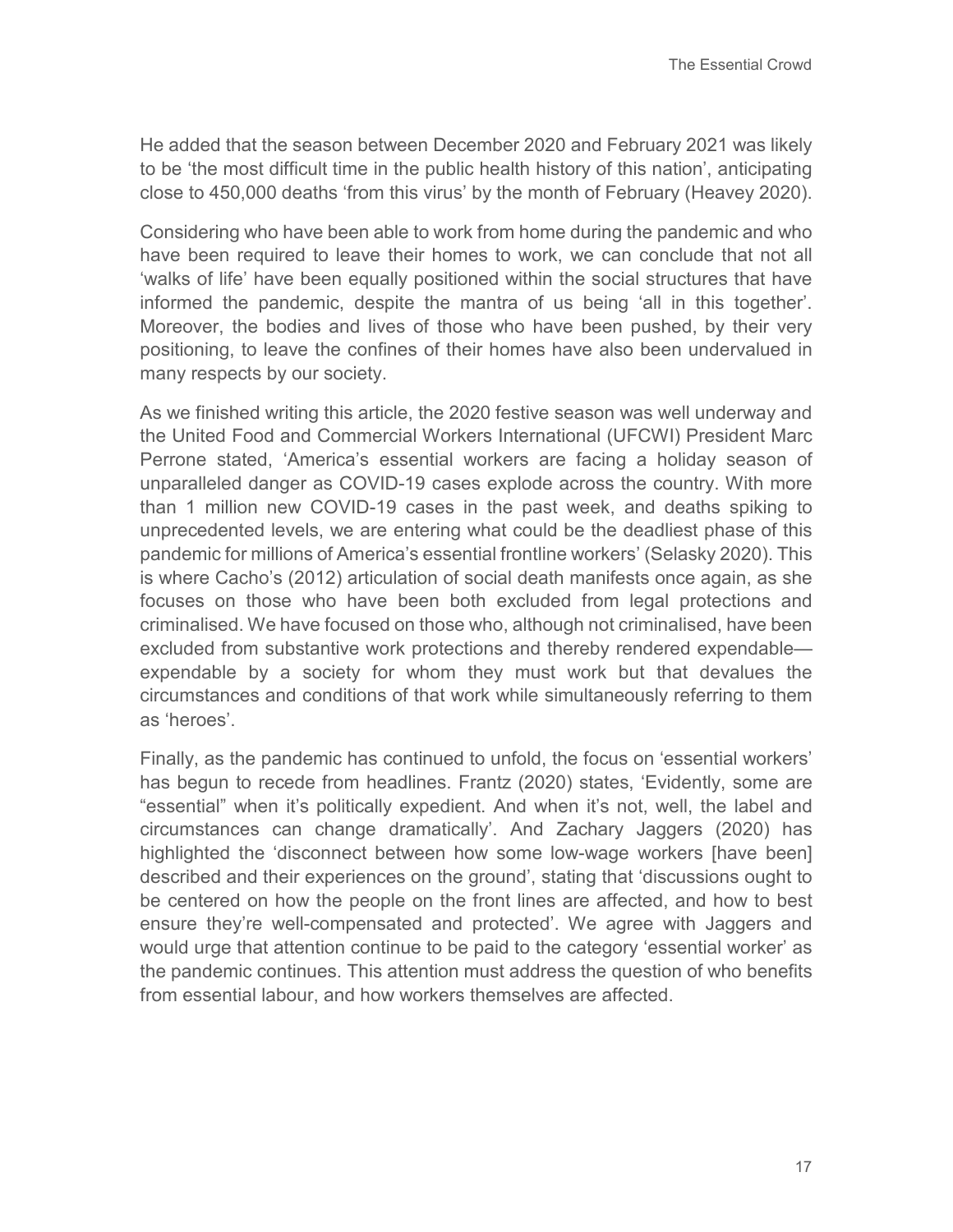## About the authors

*Mary K. Bloodsworth-Lugo* is professor of comparative ethnic studies and American Studies and Culture at Washington State University (WSU). Bloodsworth-Lugo is currently graduate director for the American Studies and Culture PhD programme at WSU and Elma Ryan Bornander Honors Chair Professor in the Honors College. She has published extensively in the areas of 9/11 cultural production, narratives of disease and contagion, and race and racism in U.S. popular culture.

*Carmen R. Lugo-Lugo* is professor of comparative ethnic studies and director of the School of Languages, Cultures, and Race at Washington State University. She has published numerous articles and book chapters on cultural constructions of race, culture, citizenship, immigration, and gender.

## References

- Anderson, Benedict. 2016. *Imagined Communities: Reflections on the Origin and Spread of Nationalism.* New York: Verso.
- Aschwanden, Christie. 2020. 'How 'Superspreading' Events Drive Most COVID-19 Spread'. *Scientific American*, June 23, 2020. [https://www.scientificamerican.com/article/how-superspreading-events-drive](https://www.scientificamerican.com/article/how-superspreading-events-drive-most-covid-19-spread1/)[most-covid-19-spread1/.](https://www.scientificamerican.com/article/how-superspreading-events-drive-most-covid-19-spread1/)
- Associated Press. 2020. '150 Cannery Workers are in Forced Quarantine Without Pay at L.A. Hotel after 3 Tested Positive for Coronavirus, Suit Claims'. *KTLA5*, June 20, 2020. [https://ktla.com/news/local-news/150-cannery-workers-are-in-forced](https://ktla.com/news/local-news/150-cannery-workers-are-in-forced-quarantine-at-l-a-hotel-without-pay-suit-claims/)[quarantine-at-l-a-hotel-without-pay-suit-claims/.](https://ktla.com/news/local-news/150-cannery-workers-are-in-forced-quarantine-at-l-a-hotel-without-pay-suit-claims/)
- Barreda, Virginia and Zach Urness. 2020. 'Newport Seafood Plant has 124 COVID-19 Cases, the Second-Largest Outbreak in Oregon'. *Salem Stateman's Journal*, June 8, 2020.

[https://www.statesmanjournal.com/story/news/2020/06/08/coronavirus-outbreak](https://www.statesmanjournal.com/story/news/2020/06/08/coronavirus-outbreak-newport-pacific-seafood-plant-reports-covid-19-cases/5320669002/)[newport-pacific-seafood-plant-reports-covid-19-cases/5320669002/.](https://www.statesmanjournal.com/story/news/2020/06/08/coronavirus-outbreak-newport-pacific-seafood-plant-reports-covid-19-cases/5320669002/)

- BMJ. 2020. 'High Rate of Symptomless COVID-19 Infection Among Grocery Store Workers: Those in Customer-Facing Roles Five Times as Likely to Test Positive as Their Colleagues'. *ScienceDaily*, October 30, 2020. www.sciencedaily.com/releases/2020/10/201029191116.htm.
- Branswell, Helen. 2020. '"Essential Workers" Likely to Get Earlier Access to Covid-19 Vaccine'. *Stat*, November 23, 2020.

[https://www.statnews.com/2020/11/23/essential-workers-likely-to-get-earlier](https://www.statnews.com/2020/11/23/essential-workers-likely-to-get-earlier-access-to-covid-19-vaccine/)[access-to-covid-19-vaccine/.](https://www.statnews.com/2020/11/23/essential-workers-likely-to-get-earlier-access-to-covid-19-vaccine/)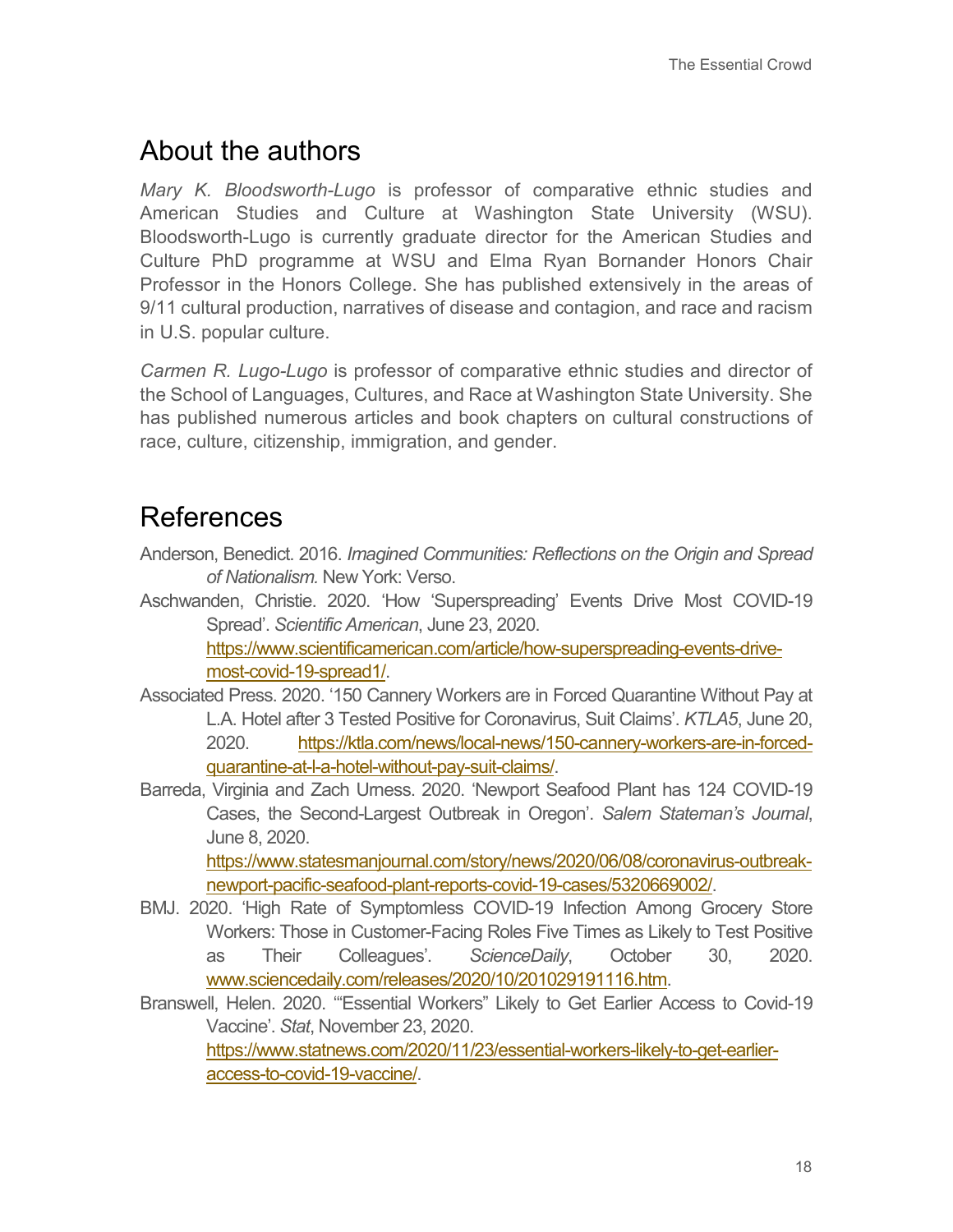- Bredemeier, Ken. 2020. 'Trump: "I Beat This Crazy, Horrible China Virus." *VOA News*, October 11, 2020. https://www.voanews.com/a/2020-usa-votes trump-i-beat[crazy-horrible-china-virus/6196998.html.](https://www.voanews.com/a/2020-usa-votes_trump-i-beat-crazy-horrible-china-virus/6196998.html)
- Cacho, Lisa Marie. 2012. *Social Death: Racialized Rightlessness and the Criminalization of the Unprotected*. New York: New York University Press.
- Canetti, Elias. 1984. *Crowds and Power*. Translated by Carol Stewart. New York: Farrar, Straus, and Giroux.
- CDC. 2020. 'Health Equity Considerations and Racial and Ethnic Minority Groups'. *Centers for Disease Control and Prevention*, April 19, 2021. [https://www.cdc.gov/coronavirus/2019-ncov/community/health-equity/race](https://www.cdc.gov/coronavirus/2019-ncov/community/health-equity/race-ethnicity.html)[ethnicity.html.](https://www.cdc.gov/coronavirus/2019-ncov/community/health-equity/race-ethnicity.html)
- Chang, Serina, Emma Pierson, Pang Wei Koh, Jaline Gerardin, Beth Redbird, David Grusky, and Jure Leskovec. 2020. 'Mobility Network Models of COVID-19 Explain Inequities and Inform Reopening'. *Nature* 589: 82–7. [https://www.nature.com/articles/s41586-020-2923-3.](https://www.nature.com/articles/s41586-020-2923-3)
- Cowan, Jill. 2020. 'Warehouse Workers in a Bind as Virus Spikes in Southern California'. *The New York Times*, July 14, 2020. [https://www.nytimes.com/2020/07/09/us/coronavirus-ca-warehouse](https://www.nytimes.com/2020/07/09/us/coronavirus-ca-warehouse-workers.html)[workers.html.](https://www.nytimes.com/2020/07/09/us/coronavirus-ca-warehouse-workers.html)
- Das Acevedo, Deepa. 2020. 'Essentializing Labor Before, During, and After the Coronavirus Pandemic'. U of Alabama Legal Studies Research Paper No. 3666534[. https://papers.ssrn.com/sol3/papers.cfm?abstract\\_id=3666534.](https://papers.ssrn.com/sol3/papers.cfm?abstract_id=3666534)
- Douglas, Leah. 2020. 'Mapping Covid-19 Outbreaks in the Food System'. *Food and Environment Reporting Network*, April 22, 2020. [https://thefern.org/2020/04/mapping-covid-19-in-meat-and-food-processing](https://thefern.org/2020/04/mapping-covid-19-in-meat-and-food-processing-plants/)[plants/.](https://thefern.org/2020/04/mapping-covid-19-in-meat-and-food-processing-plants/)
- Durkee, Alison. 2020. 'Nearly a Third of Americans Believe COVID-19 Death Toll Conspiracy Theory'. Forbes, July 21, 2020. [https://www.forbes.com/sites/alisondurkee/2020/07/21/nearly-a-third-of](https://www.forbes.com/sites/alisondurkee/2020/07/21/nearly-a-third-of-americans-believe-covid-19-death-toll-conspiracy-theory/?sh=6011383740ab)[americans-believe-covid-19-death-toll-conspiracy-theory/?sh=6011383740ab.](https://www.forbes.com/sites/alisondurkee/2020/07/21/nearly-a-third-of-americans-believe-covid-19-death-toll-conspiracy-theory/?sh=6011383740ab)
- Espiritu, Yen Le. 2003. *Home Bound: Filipino American Lives Across Cultures, Communities, and Countries*. Berkeley, CA: University of California Press.
- Falk, Gene, Isaac A. Nicchitta, Emma C. Nyhof, and Paul D. Romero. 2021. *Unemployment Rates During the COVID-19 Pandemic*. Congressional Research Service, R46554 Version 20, August 20, 2021. [https://sgp.fas.org/crs/misc/R46554.pdf.](https://sgp.fas.org/crs/misc/R46554.pdf)
- Ferrier, Pat. 2020. 'COVID-19 Cases Climb at Walmart Distribution Center; Virus Hits Construction Trades'. *Coloradoan*, June 3, 2020. [https://www.coloradoan.com/story/news/2020/06/03/coronavirus-cases-grow](https://www.coloradoan.com/story/news/2020/06/03/coronavirus-cases-grow-walmart-distribution-center-loveland/3137117001/)[walmart-distribution-center-loveland/3137117001/.](https://www.coloradoan.com/story/news/2020/06/03/coronavirus-cases-grow-walmart-distribution-center-loveland/3137117001/)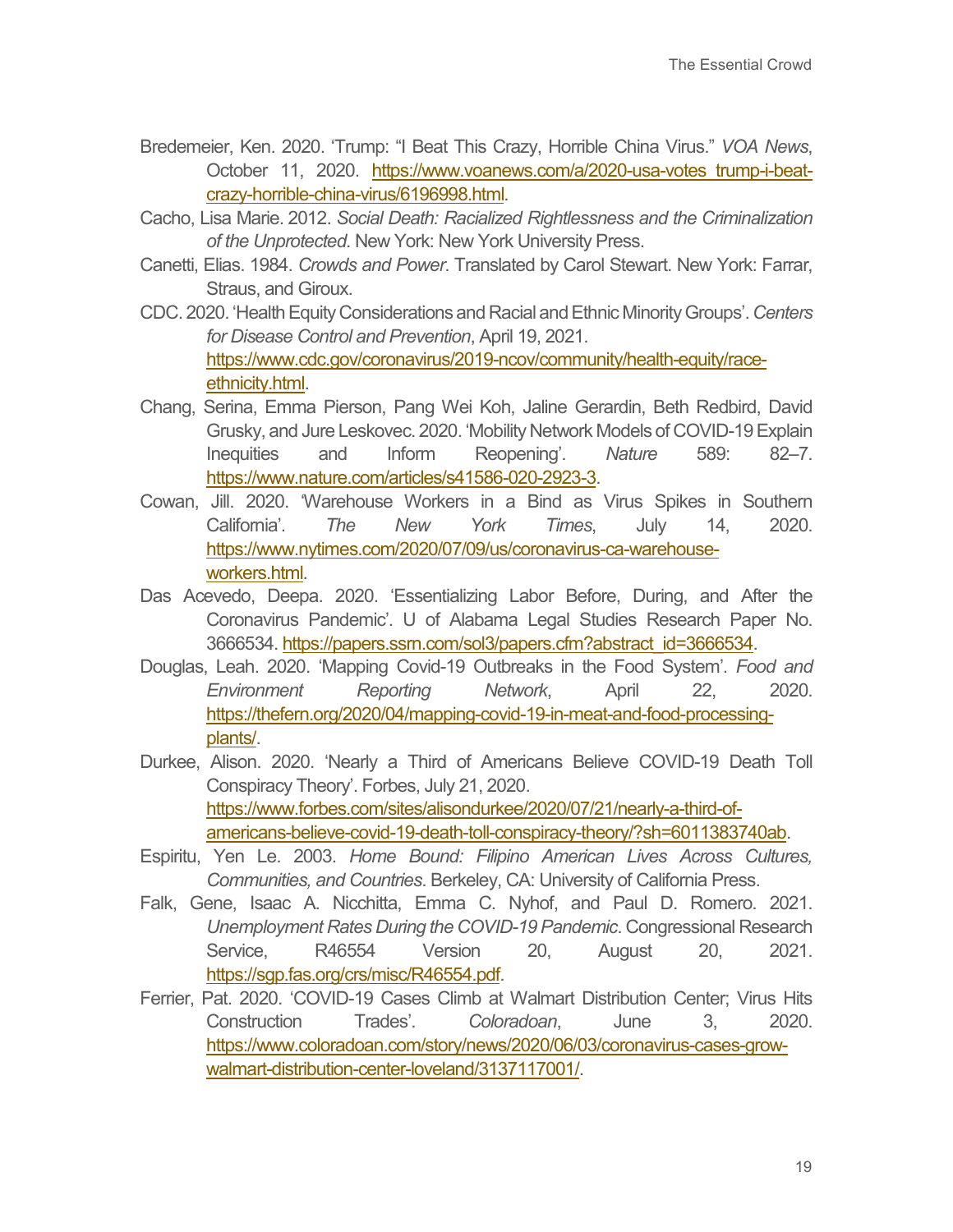- Fisher, Ben. 2020. 'Pacific Seafood Suspends Operations at Five Locations Due to COVID-19 Outbreak'. *SeafoodSource*, June 9, 2020. [https://www.seafoodsource.com/news/supply-trade/pacific-seafood-suspends](https://www.seafoodsource.com/news/supply-trade/pacific-seafood-suspends-operations-at-five-locations-due-to-covid-19-outbreak)[operations-at-five-locations-due-to-covid-19-outbreak.](https://www.seafoodsource.com/news/supply-trade/pacific-seafood-suspends-operations-at-five-locations-due-to-covid-19-outbreak)
- Frantz, Andrea. 2020. 'Labeled Essential, But Only When It's Convenient'. *Des Moines Register,* May 31, 2020. [https://www.desmoinesregister.com/story/opinion/columnists/iowa](https://www.desmoinesregister.com/story/opinion/columnists/iowa-view/2020/05/31/essential-workers-term-used-when-convenient-powerful/5274240002/)[view/2020/05/31/essential-workers-term-used-when-convenient](https://www.desmoinesregister.com/story/opinion/columnists/iowa-view/2020/05/31/essential-workers-term-used-when-convenient-powerful/5274240002/)[powerful/5274240002/.](https://www.desmoinesregister.com/story/opinion/columnists/iowa-view/2020/05/31/essential-workers-term-used-when-convenient-powerful/5274240002/)
- Ghaffary, Shirin. 2020. 'The May Day Strike from Amazon, Instacart, and Target Workers Didn't Stop Business. It Was Still a Success'. *Vox*, May 1, 2020. [https://www.vox.com/recode/2020/5/1/21244151/may-day-strike-amazon](https://www.vox.com/recode/2020/5/1/21244151/may-day-strike-amazon-instacart-target-success-turnout-fedex-protest-essential-workers-chris-smalls)[instacart-target-success-turnout-fedex-protest-essential-workers-chris](https://www.vox.com/recode/2020/5/1/21244151/may-day-strike-amazon-instacart-target-success-turnout-fedex-protest-essential-workers-chris-smalls)[smalls.](https://www.vox.com/recode/2020/5/1/21244151/may-day-strike-amazon-instacart-target-success-turnout-fedex-protest-essential-workers-chris-smalls)
- Ghaffary, Shirin and Jason Del Rey. 2020. 'The Real Cost of Amazon'. *Vox*, June 29, 2020.

[https://www.vox.com/recode/2020/6/29/21303643/amazon-coronavirus](https://www.vox.com/recode/2020/6/29/21303643/amazon-coronavirus-warehouse-workers-protest-jeff-bezos-chris-smalls-boycott-pandemic)[warehouse-workers-protest-jeff-bezos-chris-smalls-boycott-pandemic.](https://www.vox.com/recode/2020/6/29/21303643/amazon-coronavirus-warehouse-workers-protest-jeff-bezos-chris-smalls-boycott-pandemic)

- Gibson, Kate and Irina Ivanova. 2020. 'Grocery Store Workers Fear Getting Sick as Coronavirus Cases Continue to Climb'. *CBS News*, November 24, 2020. [https://www.cbsnews.com/news/covid-cases-grocery-store-union-workers-fear](https://www.cbsnews.com/news/covid-cases-grocery-store-union-workers-fear-sick/)[sick/.](https://www.cbsnews.com/news/covid-cases-grocery-store-union-workers-fear-sick/)
- Graeber, David. 2013. 'On the Phenomenon of Bullshit Jobs: A Work Rant'. *Strike! Magazine*, August 17, 2013. [http://gesd.free.fr/graeber13.pdf.](http://gesd.free.fr/graeber13.pdf)
- Harris, Jon. 2020. 'Nine Employee Coronavirus Cases Force Walmart to Shut Down Bethlehem Warehouse, Workers Say'. The Morning Call, April 2, 2020. [https://www.mcall.com/coronavirus/mc-biz-walmart-temporarily-closing](https://www.mcall.com/coronavirus/mc-biz-walmart-temporarily-closing-bethlehem-fulfillment-coronavirus-20200402-32vfi4sntfgodf4h7kqkzfrmui-story.html)[bethlehem-fulfillment-coronavirus-20200402-32vfi4sntfgodf4h7kqkzfrmui](https://www.mcall.com/coronavirus/mc-biz-walmart-temporarily-closing-bethlehem-fulfillment-coronavirus-20200402-32vfi4sntfgodf4h7kqkzfrmui-story.html)[story.html.](https://www.mcall.com/coronavirus/mc-biz-walmart-temporarily-closing-bethlehem-fulfillment-coronavirus-20200402-32vfi4sntfgodf4h7kqkzfrmui-story.html)
- Hayes, Jared. 2020. 'Study: More than 125,000 Farmworkers Have Contracted COVID-19'. *EWG (Environmental Working Group)*, September 22, 2020. [https://www.ewg.org/news-insights/news/study-more-125000-farmworkers](https://www.ewg.org/news-insights/news/study-more-125000-farmworkers-have-contracted-covid-19)[have-contracted-covid-19.](https://www.ewg.org/news-insights/news/study-more-125000-farmworkers-have-contracted-covid-19)
- Heavey, Susan. 2020. 'U.S. Pandemic Death Toll Mounts as Danger Season Approaches'. Reuters, December 3, 2020. [https://www.reuters.com/article/health-coronavirus](https://www.reuters.com/article/health-coronavirus-usa/u-s-pandemic-death-toll-mounts-as-danger-season-approaches-idUKL1N2IJ0NH)[usa/u-s-pandemic-death-toll-mounts-as-danger-season-approaches](https://www.reuters.com/article/health-coronavirus-usa/u-s-pandemic-death-toll-mounts-as-danger-season-approaches-idUKL1N2IJ0NH)[idUKL1N2IJ0NH.](https://www.reuters.com/article/health-coronavirus-usa/u-s-pandemic-death-toll-mounts-as-danger-season-approaches-idUKL1N2IJ0NH)
- Henley, Jon and Niamh McIntyre. 2020. 'Survey Uncovers Widespread Belief in "Dangerous" Covid Conspiracy Theories'. *The Guardian*, October 26, 2020. [https://www.theguardian.com/world/2020/oct/26/survey-uncovers-widespread](https://www.theguardian.com/world/2020/oct/26/survey-uncovers-widespread-belief-dangerous-covid-conspiracy-theories)[belief-dangerous-covid-conspiracy-theories.](https://www.theguardian.com/world/2020/oct/26/survey-uncovers-widespread-belief-dangerous-covid-conspiracy-theories)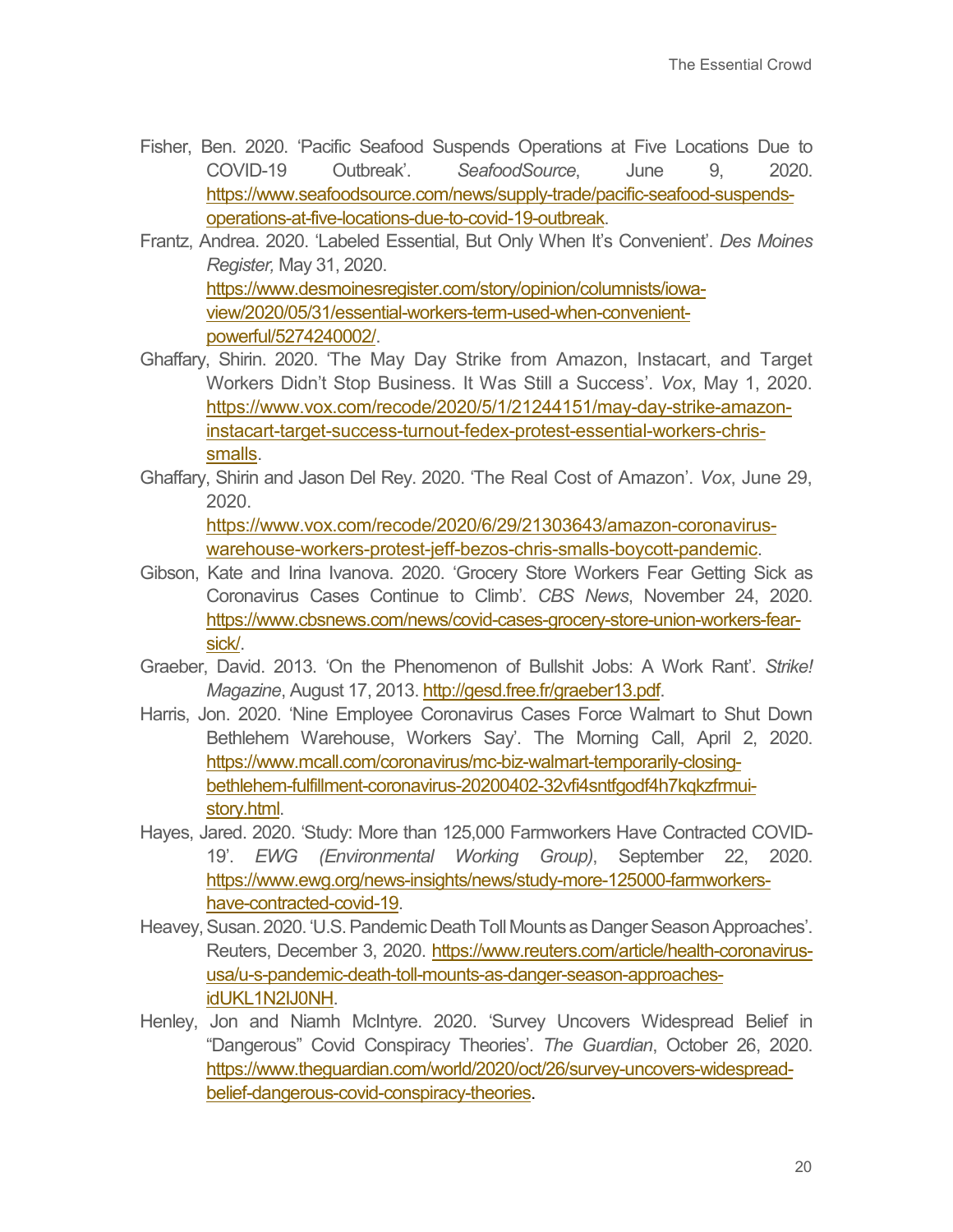- Holmes, Seth M. 2013. *Fresh Fruit, Broken Bodies: Migrant Farmworkers in the United States*. Oakland, CA: University of California Press.
- Jaggers, Zachary. 2020. 'When We Say, "Essential Workers", We Really Mean Essential Work'. *MarketWatch,* May 11, 2020. [https://www.marketwatch.com/story/when](https://www.marketwatch.com/story/when-we-say-essential-workers-we-really-mean-essential-work-2020-05-08)[we-say-essential-workers-we-really-mean-essential-work-2020-05-08.](https://www.marketwatch.com/story/when-we-say-essential-workers-we-really-mean-essential-work-2020-05-08)
- Jewett, Christina, Melissa Bailey, and Danielle Renwick. 2020. 'Exclusive: Nearly 600 US Health Workers Died of Covid-19 – and the Toll is Rising'. *The Guardian*, June 6, 2020.

[https://www.theguardian.com/us-news/2020/jun/06/us-health-workers-dying](https://www.theguardian.com/us-news/2020/jun/06/us-health-workers-dying-coronavirus-stats-data)[coronavirus-stats-data.](https://www.theguardian.com/us-news/2020/jun/06/us-health-workers-dying-coronavirus-stats-data)

- Jones, Charisse. 2020. 'No Masks? No Hazard Pay? Amid COVID-19 Surge, Grocery Store Workers Demand Protections'. USA Today, November 23, 2020. [https://www.usatoday.com/story/money/2020/11/23/covid-19-grocery-workers](https://www.usatoday.com/story/money/2020/11/23/covid-19-grocery-workers-demand-masks-hazard-pay-amid-virus-surge/6396541002/)[demand-masks-hazard-pay-amid-virus-surge/6396541002/.](https://www.usatoday.com/story/money/2020/11/23/covid-19-grocery-workers-demand-masks-hazard-pay-amid-virus-surge/6396541002/)
- Lakoff, Andrew. 2020. '"The Supply Chain Must Continue": Becoming Essential in the Pandemic Emergency'. *Items: Insights from the Social Sciences* (blog), November 5, 2020. [https://items.ssrc.org/covid-19-and-the-social](https://items.ssrc.org/covid-19-and-the-social-sciences/disaster-studies/the-supply-chain-must-continue-becoming-essential-in-the-pandemic-emergency/)[sciences/disaster-studies/the-supply-chain-must-continue-becoming-essential](https://items.ssrc.org/covid-19-and-the-social-sciences/disaster-studies/the-supply-chain-must-continue-becoming-essential-in-the-pandemic-emergency/)[in-the-pandemic-emergency/.](https://items.ssrc.org/covid-19-and-the-social-sciences/disaster-studies/the-supply-chain-must-continue-becoming-essential-in-the-pandemic-emergency/)
- Lauten-Scrivner, Abbie. 2020. 'Foster Farms COVID-19 Deaths Among Worst Work-Related Outbreaks in California, Official Says'. *Merced Sun-Star*, September 16, 2020. [https://www.mercedsunstar.com/news/coronavirus/article245767575.html.](https://www.mercedsunstar.com/news/coronavirus/article245767575.html)
- Lin, Rong-Gong. 2020. 'Foster Farms to Temporarily Close Poultry Plant after 8 Workers Die of COVID-19'. *Los Angeles Times*, August 30, 2020. [https://www.latimes.com/california/story/2020-08-29/foster-farms-to-temporarily](https://www.latimes.com/california/story/2020-08-29/foster-farms-to-temporarily-close-poultry-plant-where-eight-workers-have-died)[close-poultry-plant-where-eight-workers-have-died.](https://www.latimes.com/california/story/2020-08-29/foster-farms-to-temporarily-close-poultry-plant-where-eight-workers-have-died)
- McCormack, Grace, Christopher Avery, Ariella Kahn-Lang Spitzer, and Amitabh Chandra. 2020. 'Economic Vulnerability of Households with Essential Workers'. *American Medical Association* 324 (4): 388–90. [https://doi.org/10.1001/jama.2020.11366.](https://doi.org/10.1001/jama.2020.11366)
- McNicholas, Celine and Margaret Poydock. 2020. 'Who are Essential Workers? A Comprehensive Look at Their Wages, Demographics, and Unionization Rates'. Working Economics Blog, Economic Policy Institute, May 19, 2020. [https://www.epi.org/blog/who-are-essential-workers-a-comprehensive-look-at](https://www.epi.org/blog/who-are-essential-workers-a-comprehensive-look-at-their-wages-demographics-and-unionization-rates/)[their-wages-demographics-and-unionization-rates/.](https://www.epi.org/blog/who-are-essential-workers-a-comprehensive-look-at-their-wages-demographics-and-unionization-rates/)
- Merced Sun-Star. 2020. 'Foster Farms Allowed to Reopen Livingston Facility, Following COVID-19 Outbreak'. *Merced Sun-Star*, September 7, 2020. [https://www.mercedsunstar.com/news/coronavirus/article245554155.html.](https://www.mercedsunstar.com/news/coronavirus/article245554155.html)
- Molina, Brett. 2020. 'Jeff Bezos Could Become World's First Trillionaire, and Many People Aren't Happy About It'. *USA Today*, May 14, 2020. [https://www.usatoday.com/story/tech/2020/05/14/jeff-bezos-worlds-first](https://www.usatoday.com/story/tech/2020/05/14/jeff-bezos-worlds-first-trillionaire-sparks-heated-debate/5189161002/)[trillionaire-sparks-heated-debate/5189161002/.](https://www.usatoday.com/story/tech/2020/05/14/jeff-bezos-worlds-first-trillionaire-sparks-heated-debate/5189161002/)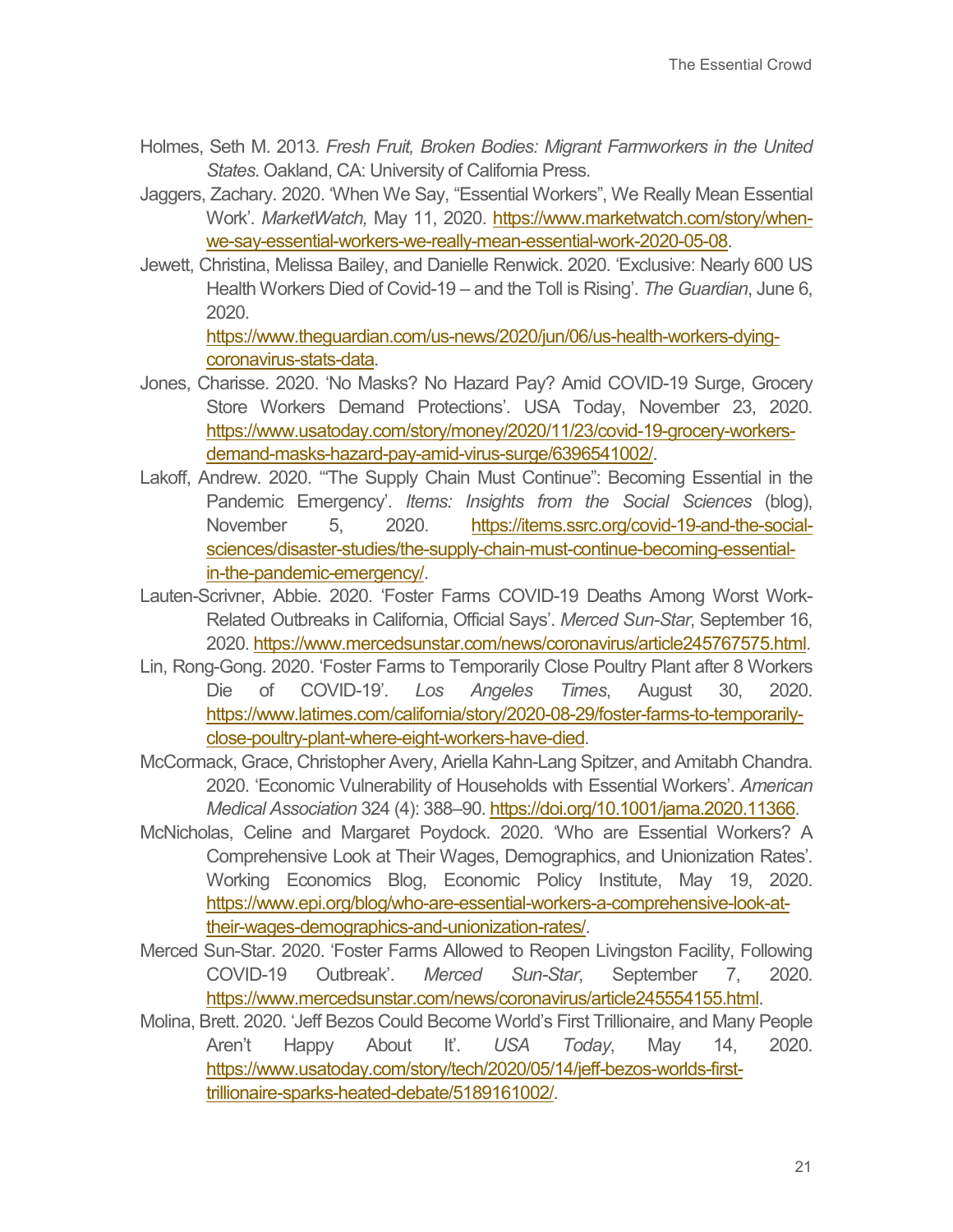- NCFH. 2020. 'COVID-19 in Rural America: Impact on Farms & Agricultural Workers'. National Center for Farmworker Health. Last modified April 22, 2021. [http://www.ncfh.org/msaws-and-covid-19.html.](http://www.ncfh.org/msaws-and-covid-19.html)
- Newall, Mallory. 2020. 'More Than 1 in 3 Americans Believe a 'Deep State' is Working to Undermine Trump'. *Ipsos*, December 30, 2020. [https://www.ipsos.com/en](https://www.ipsos.com/en-us/news-polls/npr-misinformation-123020)[us/news-polls/npr-misinformation-123020.](https://www.ipsos.com/en-us/news-polls/npr-misinformation-123020)
- Palmer, Annie. 2020. 'Amazon Says More Than 19,000 Workers Got Covid-19'. CNBC, October 1, 2020. [https://www.cnbc.com/2020/10/01/amazon-says-more-than-](https://www.cnbc.com/2020/10/01/amazon-says-more-than-19000-workers-got-covid-19.html)[19000-workers-got-covid-19.html.](https://www.cnbc.com/2020/10/01/amazon-says-more-than-19000-workers-got-covid-19.html)
- Perez, Sarah. 2020. 'COVID-19 Pandemic Accelerated Shift to E-Commerce by 5 Years, News Report Says'. *Tech Crunch*, August 24, 2020. [https://techcrunch.com/2020/08/24/covid-19-pandemic-accelerated-shift-to-e](https://techcrunch.com/2020/08/24/covid-19-pandemic-accelerated-shift-to-e-commerce-by-5-years-new-report-says/)[commerce-by-5-years-new-report-says/.](https://techcrunch.com/2020/08/24/covid-19-pandemic-accelerated-shift-to-e-commerce-by-5-years-new-report-says/)
- Reiley, Laura, and Beth Reinhard. 2020. 'Virus's Unseen Hot Zone: The American Farm'. *The Washington Post*, September 24, 2020. [https://www.washingtonpost.com/business/2020/09/24/seasonal-farm-workers](https://www.washingtonpost.com/business/2020/09/24/seasonal-farm-workers-coronavirus/)[coronavirus/.](https://www.washingtonpost.com/business/2020/09/24/seasonal-farm-workers-coronavirus/)
- Rupar, Aaron. 2020. '"It Affects Virtually Nobody": Trump Erases Coronavirus Victims as US Death Toll Hits 200,000'. *Vox*, September 22, 2020. [https://www.vox.com/2020/9/22/21450772/trump-swanton-ohio-rally](https://www.vox.com/2020/9/22/21450772/trump-swanton-ohio-rally-coronavirus-affects-virtually-nobody)[coronavirus-affects-virtually-nobody.](https://www.vox.com/2020/9/22/21450772/trump-swanton-ohio-rally-coronavirus-affects-virtually-nobody)
- Sainato, Michael. 2020. '"I Cry Before Work": US Essential Workers Burned Out Amid Pandemic'. *The Guardian*, September 23, 2020. [https://www.theguardian.com/us-news/2020/sep/23/us-essential-workers](https://www.theguardian.com/us-news/2020/sep/23/us-essential-workers-coronavirus-burnout-stress)[coronavirus-burnout-stress.](https://www.theguardian.com/us-news/2020/sep/23/us-essential-workers-coronavirus-burnout-stress)
- Schneider, Daniel, and Kristen Harknett. 2020. 'Essential and Unprotected: COVID-19- Related Health and Safety Procedures for Service-Sector Workers'. Shift. Research Brief, May 2020. [https://shift.hks.harvard.edu/files/2020/05/Essential](https://shift.hks.harvard.edu/files/2020/05/Essential-and-Unprotected-COVID-19-Health-Safety.pdf)[and-Unprotected-COVID-19-Health-Safety.pdf.](https://shift.hks.harvard.edu/files/2020/05/Essential-and-Unprotected-COVID-19-Health-Safety.pdf)
- Selasky, Susan. 2020. 'Kroger, Other Retailers See "Eye-Popping Profits" as Workers Reap Little Benefit'. *Detroit Free Press*, December 4, 2020. [https://www.freep.com/story/news/local/michigan/2020/12/04/kroger-walmart](https://www.freep.com/story/news/local/michigan/2020/12/04/kroger-walmart-amazon-profits-covid-19-pandemic/6458910002/)[amazon-profits-covid-19-pandemic/6458910002/.](https://www.freep.com/story/news/local/michigan/2020/12/04/kroger-walmart-amazon-profits-covid-19-pandemic/6458910002/)
- Stojanovic, Dejan. 2000. *The Shape*. New York: New Avenue Books.
- Surowiecki, James. 2005. *The Wisdom of Crowds*. New York: Anchor Books.
- U.S. Department of Labor. 2021. 'Essential Protections During the COVID-19 Pandemic'. *DOL*[. https://www.dol.gov/agencies/whd/pandemic.](https://www.dol.gov/agencies/whd/pandemic)
- Vazquez, Kevin. 2021. 'Essential Workers Did Not Ask to be "Heroes". *On Labor*, May 3, 2021. [https://onlabor.org/essential-workers-did-not-ask-to-be-heroes/.](https://onlabor.org/essential-workers-did-not-ask-to-be-heroes/)
- Welling, Dominic. 2020. 'UPDATE: Another 'Major Outbreak' of COVID-19 at Pacific Seafood Plant'. *Intra Fish*, September 25, 2020.